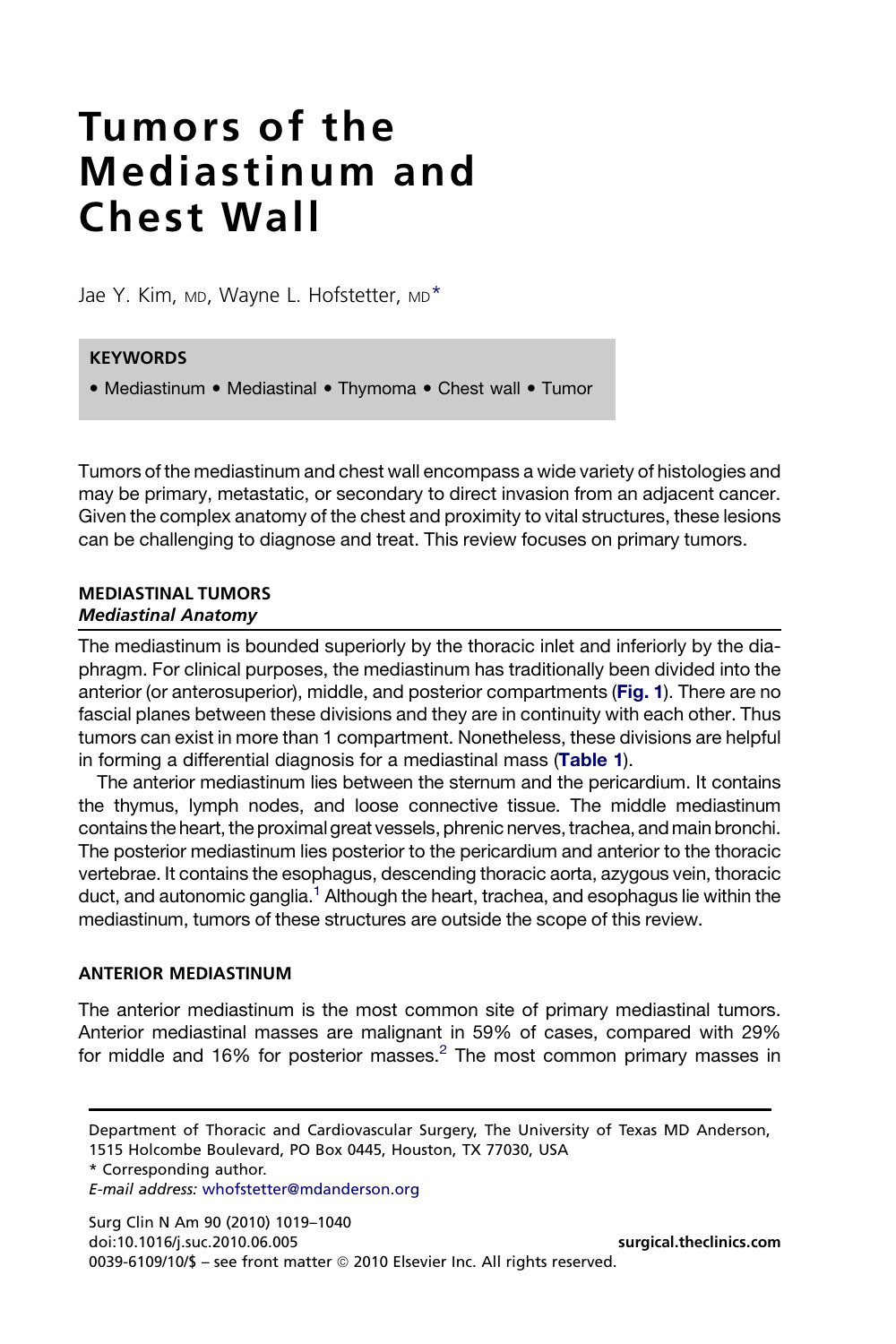<span id="page-1-0"></span>

Fig. 1. A sagittal image from a computed tomography (CT) scan of the chest illustrating the anterior, medial, and posterior compartments of the mediastinum.

the anterior mediastinum are lymphomas, thymic neoplasms, germ cell tumors (GCTs), thyroid tissue, parathyroid adenomas, and cysts. Their presentations may range from an incidental finding on a radiograph to debilitating superior vena cava syndrome. Symptomatic patients are more likely to harbor malignancy. In a study of 400 patients with a primary mediastinal mass, 57% of symptomatic patients had a malignant lesion compared with only 17% of asymptomatic patients.<sup>[2](#page-16-0)</sup> The most common symptoms were chest pain (30%), dyspnea (16%), fever/chills (20%), and cough (16%). Tumors in the anterior mediastinum are more likely to cause superior vena cava syndrome and phrenic nerve palsy.<sup>[3](#page-16-0)</sup> The Pemberton sign is the development of facial plethora induced by raising both arms above the head. Although originally described for substernal goiter, the sign may be elicited when any mass obstructs venous outflow of the head and neck.<sup>[4](#page-16-0)</sup>

# Diagnostic Approach

A posterior-anterior (PA) and lateral chest radiograph is the initial diagnostic test that should be obtained for suspicion of any mediastinal mass. Whenever possible, the film

| Table 1<br>Differential diagnosis for mediastinal masses |                                                                          |
|----------------------------------------------------------|--------------------------------------------------------------------------|
| Anterior mediastinum                                     | Thymic neoplasm<br>Germ cell tumor<br>Lymphoma<br>Thyroid<br>Parathyroid |
| Middle mediastinum                                       | Lymphoma<br>Granuloma<br>Cyst: bronchogenic, esophageal, pericardial     |
| Posterior mediastinum                                    | Neurogenic<br>Neurenteric cyst<br>Esophageal                             |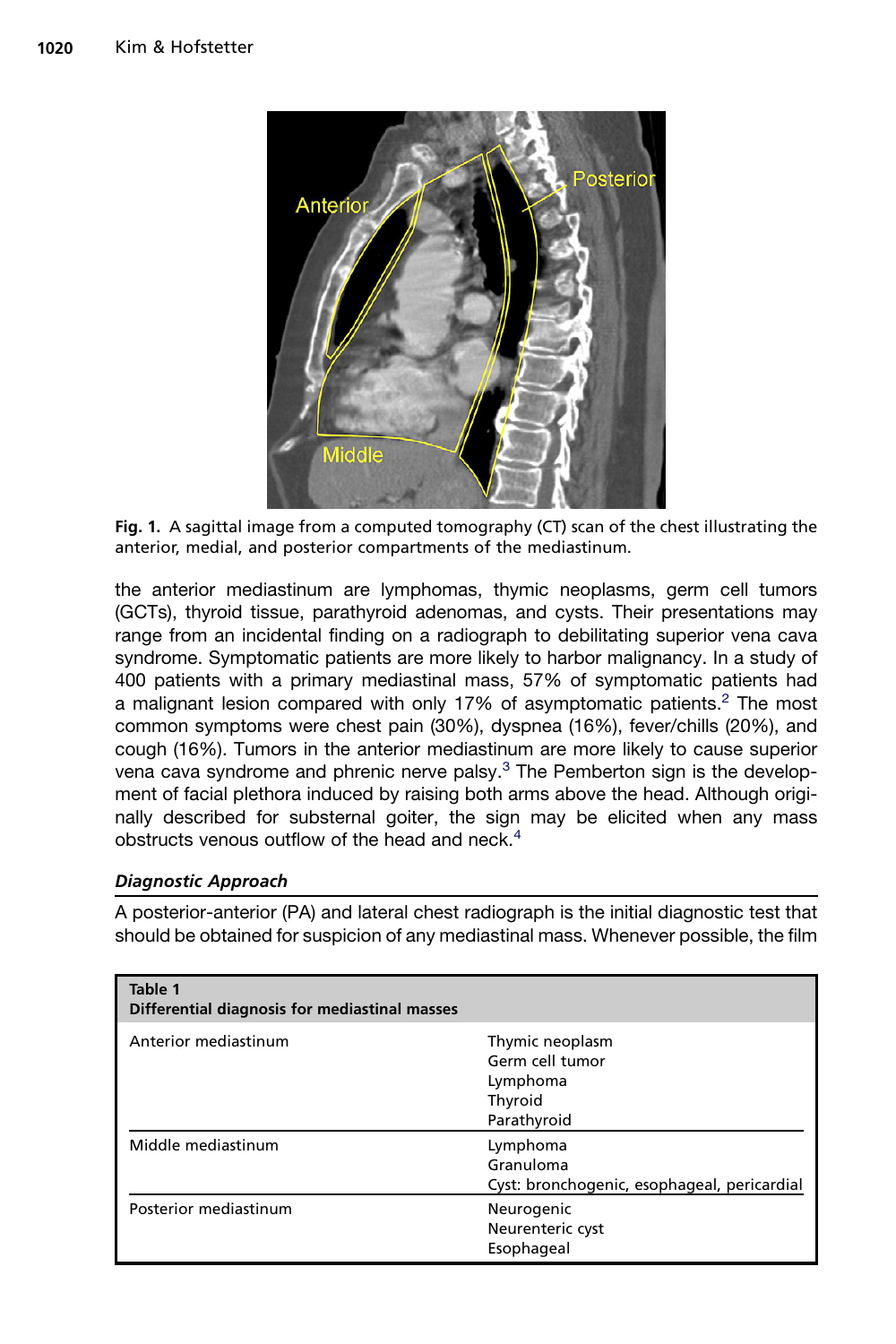should be compared with previous chest films. A computed tomography (CT) scan of the chest should be next. The CT scan provides invaluable information regarding the morphology of the mass, its extent, and relation to surrounding structures. Magnetic resonance imaging (MRI) is helpful for evaluating cystic lesions.<sup>[5](#page-16-0)</sup> Sestamibi should be used to help localize ectopic parathyroid tissue.<sup>[6](#page-16-0)</sup> Positron emission tomography (PET) scans are also being used more frequently for the evaluation and staging of many mediastinal tumors, including thymic neoplasms.<sup>[7](#page-17-0)</sup>

Alpha fetoprotein (AFP) and beta human chorionic gonadotropin (beta-hCG) levels should be checked in any male with an anterior mediastinal mass. Serum calcium level should also be considered if parathyroid adenoma is suspected.

For a solid mass, the surgeon is faced with the decision of whether to obtain a biopsy or proceed with resection. A small, well-encapsulated anterior mediastinal mass on CT scan may be resected without preoperative biopsy. $8$  If the mass is large or if there is the suggestion of invasion of adjacent structures, biopsy is preferred so that appropriate neoadjuvant therapy may be given. $9$  In addition, if there is lymphadenopathy or if the patient presents with B symptoms, the mass should be biopsied given a suspicion of lymphoma. Fine-needle aspiration (FNA) biopsy has an accuracy of 82% for the diagnosis of mediastinal masses.<sup>[10](#page-17-0)</sup> FNA, however, does not reliably distinguish between thymoma and lymphoma, and does not usually provide enough tissue for flow cytometry. Core needle biopsy has greater diagnostic sensitivity and specificity for mediastinal tumors. In a series of 42 patients with anterior mediastinal masses, ultrasound-guided core needle biopsy provided adequate tissue for diagnosis in 100% of the cases.[11](#page-17-0)

In the unusual case that adequate tissue cannot be obtained from needle biopsy, then mediastinoscopy, incisional biopsy, or thoracoscopic biopsy may be performed. Parasternal mediastinotomy offers good access for incisional biopsy of most anterior masses, but must be done carefully to avoid entering the pleural cavity and dissemi-nating the tumor with drop metastases or chest wall implants.<sup>[8](#page-17-0)</sup> Video-assisted thoracoscopy (VATS) may also be used for biopsy but also has a risk of pleural dissemination of tumor. In general, incisional biopsy of mediastinal masses should be avoided if possible, but if necessary should be performed by surgeons who are experienced in these procedures.

## Thymic Neoplasms

Thymomas are the most common anterior mediastinal tumor in adults, comprising 20% of anterior mediastinal tumors.<sup>[1,12](#page-16-0)</sup> They have a peak incidence in the fifth and sixth decades of life.<sup>[13](#page-17-0)</sup> Thymomas have a wide range of presentations. Many are found incidentally on imaging done for another reason. When symptoms are present cough, substernal chest pain, and dyspnea are the most common. More advanced tumors may present with findings consistent with superior vena cava syndrome, phrenic nerve paralysis, pleural effusion, or airway obstruction.<sup>[14,15](#page-17-0)</sup> Many paraneoplastic syndromes are also associated with thymomas, most commonly myasthenia gravis and red cell aplasia.<sup>[14,16](#page-17-0)</sup> Paraneoplastic syndromes should be screened for in any patient with suspected thymoma because they have important anesthetic and perioperative implications. Myasthenia gravis occurs in 30% to 65% of patients with thymoma. Conversely, 75% of patients with myasthenia gravis have some thymic abnormality, but only 15% have thymomas.<sup>[16](#page-17-0)</sup> Most patients with thymomatous myasthenia gravis (70%–100%) have improvement in their neurologic symptoms after thymectomy and between 30% and 70% may attain complete remission.<sup>[17,18](#page-17-0)</sup>

The most commonly used staging system for thymoma is the modified Masaoka staging system, which has been shown to correlate well with survival ([Table 2](#page-3-0)).<sup>[19,20](#page-17-0)</sup>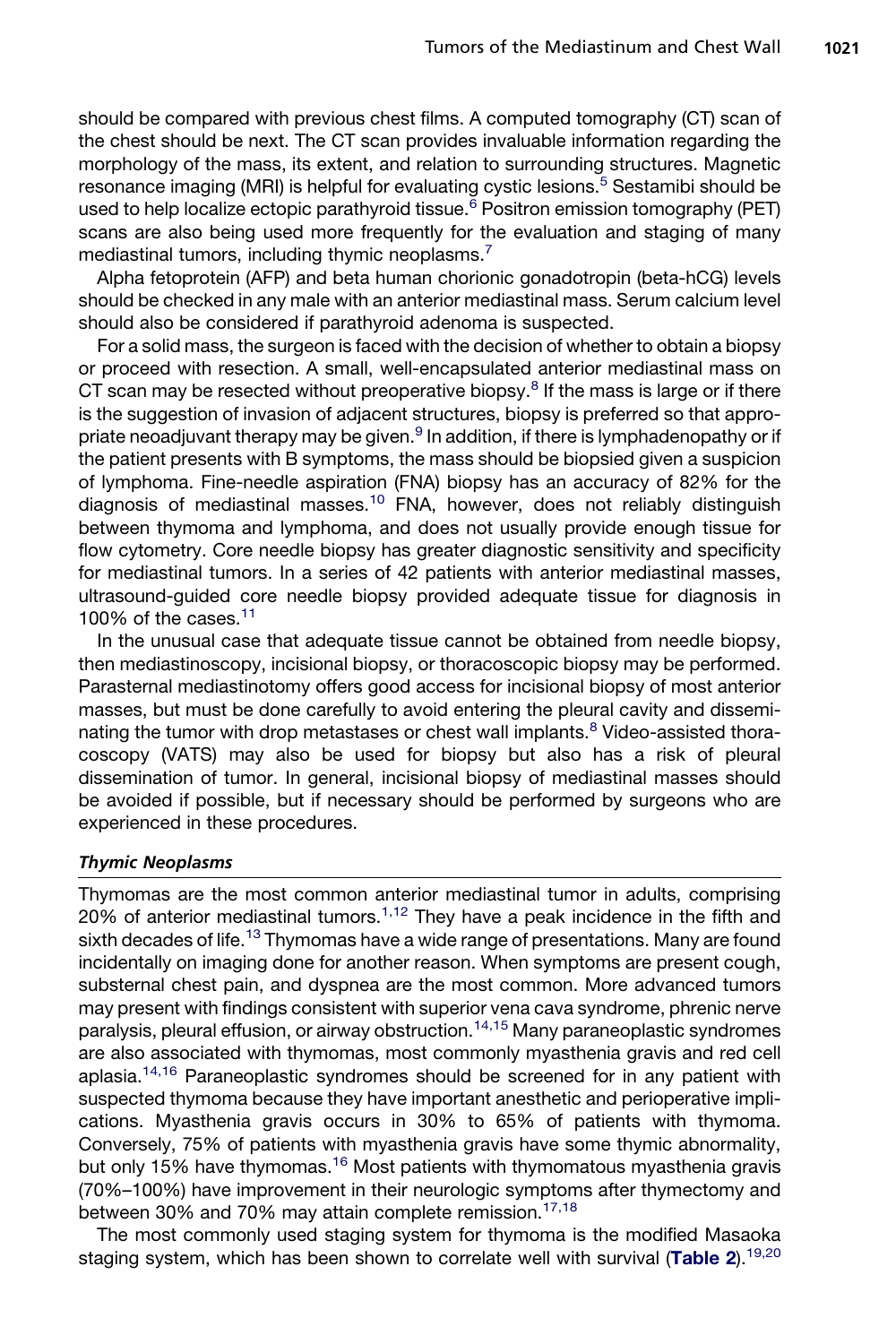<span id="page-3-0"></span>

| Table 2<br>Five-year survival rates for Masaoka stage |                                                                                                                  |                     |  |
|-------------------------------------------------------|------------------------------------------------------------------------------------------------------------------|---------------------|--|
| Stage                                                 |                                                                                                                  | 5-Year Survival (%) |  |
|                                                       | Completely encapsulated; no microscopic capsular invasion                                                        | $93 - 100$          |  |
| Ш                                                     | Microscopic invasion into capsule or macroscopic invasion into<br>surrounding fatty tissue or mediastinal pleura | 86-95               |  |
| Ш                                                     | Macroscopic invasion into adjacent organs                                                                        | 56-70               |  |
| IV                                                    | Pleural or pericardial dissemination (IVa)<br>Lymphatic or hematogenous spread (IVb)                             | $11 - 50$           |  |

Data from Masaoka A, Monden Y, Nakahara K, et al. Follow-up study of thymomas with special reference to their clinical stages. Cancer 1981;48:2485; Schneider PM, Fellbaum C, Fink U, et al. Prognostic importance of histomorphologic subclassification for epithelial thymic tumors. Ann Surg Oncol 1997;4:46.

The World Health Organization (WHO) classification system for thymic neoplasms is less commonly used, but has also been shown to correlate with survival.<sup>[21,22](#page-17-0)</sup> Invasive thymomas are often described as malignant thymomas, but they should not be confused with thymic carcinomas, which are a distinct histologic entity with more aggressive behavior. $23$  Thymic carcinoids are included in the WHO classification with thymic carcinomas, but are biologically more similar to poorly differentiated neuroendocrine tumors. Like thymic carcinomas, they are aggressive tumors with potentially poor overall prognosis.<sup>24</sup> The mainstay of therapy is complete resection when possible.

On CT scan, the typical appearance of a thymoma is an encapsulated mass with smooth contours (Figs. 2 and [3](#page-4-0)). Thymic carcinomas are more heterogeneous with irregular borders and often show evidence of invasion into adjacent structures.<sup>[23](#page-17-0)</sup> In addition, thymic carcinomas are more fluorodeoxyglucose-avid on  $PET<sup>7</sup>$  $PET<sup>7</sup>$  $PET<sup>7</sup>$ 

Complete surgical resection is the goal and leads to the best prognosis for patients with thymic tumors.<sup>13</sup> Median sternotomy, either partial or complete, has been the traditional approach, and provides excellent exposure to the tumor as well as potentially involved great vessels. Thoracoscopic resection has also been used, primarily for early stage tumors and myasthenia gravis.<sup>[25](#page-17-0)</sup> A transcervical approach may also be used for early stage tumors less than 4 cm in size. $8$  Regardless of the approach, the most important principle is removal of the entire tumor and thymus without spillage.



Fig. 2. CT scan of an early stage thymoma.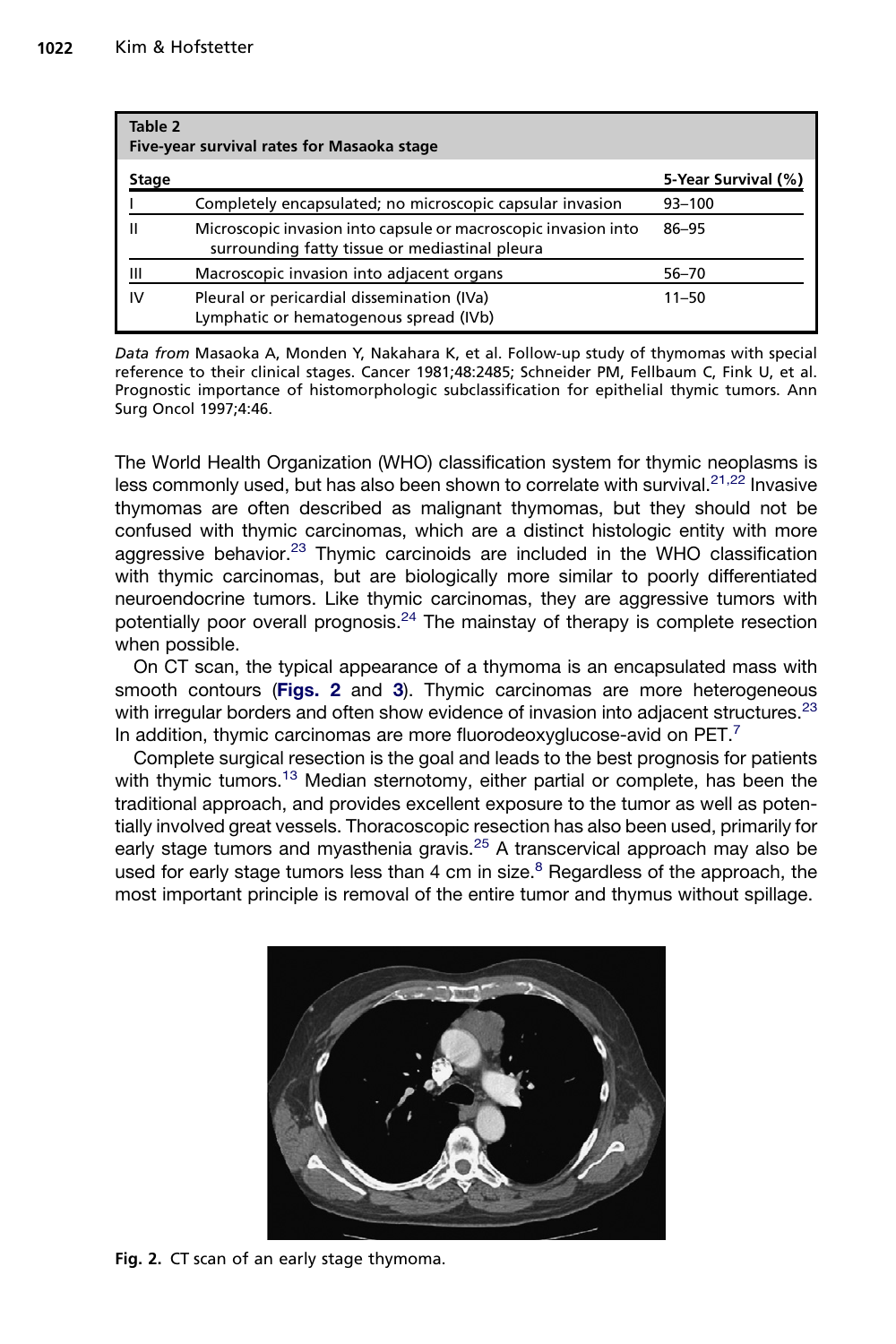<span id="page-4-0"></span>

Fig. 3. CT scan of an invasive thymoma.

For Masaoka stage I tumors, complete surgical resection is sufficient therapy and overall 5-year survival is 90% to 100%<sup>[15,26](#page-17-0)</sup> The role of adjuvant radiotherapy for stage II tumors is controversial. The overall survival of Masaoka stage II patients is more than 80%, so a survival advantage for radiation in this group has been difficult to demonstrate.<sup>27,28</sup> There is general agreement that radiation therapy should be considered for patients with stage II disease after incomplete resection. Tumors stage III or higher and tumors that are greater than 4 cm in largest dimension may be best served by multimodality therapy. $9,29$  At our institution, we typically use induction chemotherapy followed by surgery and then radiotherapy for advanced stage thymomas and thymic carcinomas. In a study of 22 patients with advanced thymomas (11 stage III, 10 stage IVa, 1 stage IVb, no thymic carcinomas) undergoing this approach to therapy, 76% of patients were able to achieve complete surgical resection. With a median follow-up of 50 months, the overall 5-year survival rate was 95%.<sup>9</sup> Locally advanced tumors may require resection of the superior vena cava, the innominate vein, part of the aorta, the pericardium, or 1 phrenic nerve. Bilateral phrenic nerve division should be avoided. Even in cases with isolated pleural metastases (stage IVa), if a complete resection is possible, patients can achieve long-term survival. Local recurrence and limited pleural recurrence can also be treated surgically with good outcomes, provided that complete excision is technically possible. $30$  Goals for surgical resection should emphasize an R0, complete resection. Debulking operations are associated with lower overall survival and consideration should be given to alternative therapies.<sup>[8](#page-17-0)</sup>

# Germ Cell Tumors

Primary mediastinal GCTs compose 15% of anterior mediastinal masses in adults.<sup>[31](#page-18-0)</sup> They are believed to arise from primitive germ cells that fail to migrate during embryogenesis. Testicular GCTs are far more common, comprising 95% to 98% of all GCTs in men. Extragonadal GCTs are split roughly equally between retroperitoneal and medi-astinal primaries.<sup>[32](#page-18-0)</sup> Both testicular and retroperitoneal GCTs may metastasize to the mediastinum. Therefore, the diagnosis of a mediastinal GCT should trigger a search for an extrathoracic primary. Primary mediastinal GCTs have a peak age of incidence in the third decade of life. $3,31$  Mediastinal GCTs are divided into 3 cell types: mature teratomas, seminomas, and nonseminomatous GCTs. Whereas mature teratomas occur with equal frequency between men and women, malignant GCTs are much more common in men  $(>90\%)$ <sup>1</sup>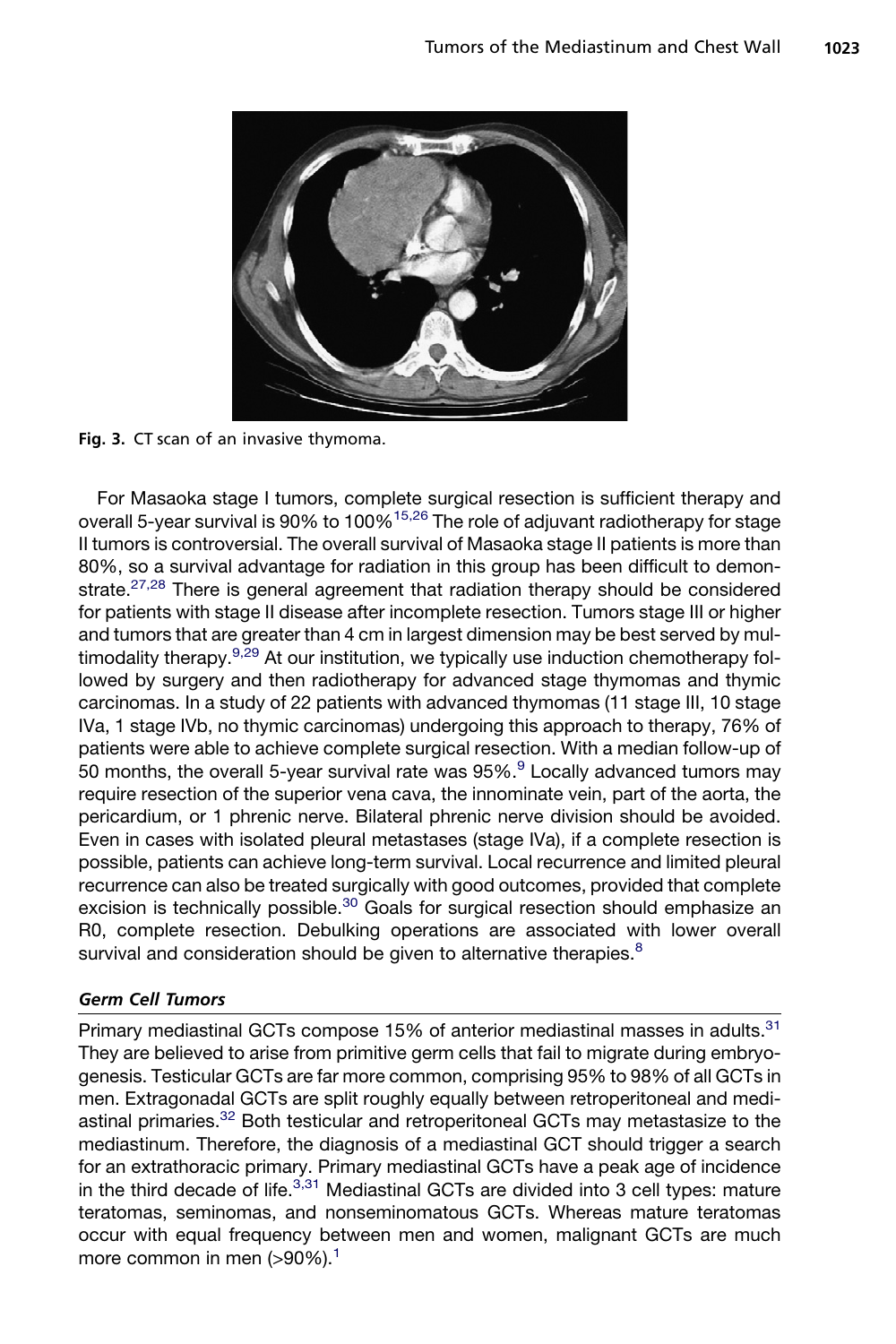#### Teratoma

Mature mediastinal teratoma is the most common mediastinal GCT.<sup>[31](#page-18-0)</sup> Teratomas contain tissue from at least 2 of the 3 primitive germ layers. Ectodermal tissues include skin, sweat glands, hair, and toothlike structures. Mesodermal tissues include fat, cartilage, bone, and smooth muscle. Endodermal tissues include respiratory and intestinal epithelium and pancreatic tissue. Mature teratomas are almost always benign. If a teratoma contains fetal tissue, it is considered immature.<sup>[33](#page-18-0)</sup> Immature teratomas have greater malignant potential and may be better treated with neoadjuvant chemotherapy followed by surgery.[34](#page-18-0)

Many patients with mature teratomas are asymptomatic. Cough, chest pain, or dyspnea may occur as a result of local growth of the mass. The expectoration of hair (trichoptysis) occurs in about 5% of patients and is pathognomonic for teratoma.[35,36](#page-18-0) Chest radiograph typically demonstrates a well-circumscribed mass. Calcification is seen about a quarter of the time, from a calcified tumor wall, bone, teeth, or nonspecific tissues.<sup>[36](#page-18-0)</sup> CT shows a well-circumscribed, heterogeneous mass with varying amounts of soft tissue, fat, fluid, and calcium.

With a CT scan suggestive of teratoma, surgical resection without biopsy can proceed if there is no evidence of invasion of other structures. Complete surgical resection is curative with low rates of recurrence. [31,35](#page-18-0)

#### Seminoma

Seminomas compose 25% to 40% of primary malignant mediastinal GCTs. The peak incidence is in the third decade of life and greater than 90% occur in men.<sup>[31,35,37,38](#page-18-0)</sup> Most patients are symptomatic at presentation. Substernal chest pain, dyspnea, and cough are the most common presenting symptoms. Gynecomastia and superior vena cava syndrome may also accompany seminomas. Because gonadal seminomas may metastasize to the mediastinum, all patients with mediastinal seminoma should undergo a thorough lymph node and gonadal examination. Approximately 10% of patients with seminoma may have an increased beta-hCG level, but never an increased AFP level.<sup>[3](#page-16-0)</sup> On CT scan, they are large, lobulated, well-circumscribed masses with relatively homogeneous attenuation. $36$  The histology is essentially the same as gonadal seminomas. If any other germ cell types are present, the tumor is classified as a mixed GCT and is treated like a nonseminomatous GCT.[39](#page-18-0) Metastatic disease is common at the time of presentation.<sup>[32](#page-18-0)</sup>

Seminomas are highly sensitive to both chemotherapy and radiation. Chemotherapy may result in better progression-free survival than radiation therapy and is used more often as primary therapy, with an overall 5-year survival greater than 80%.[40](#page-18-0) Treatment of residual masses following chemotherapy is controversial. Observation, radiotherapy, and surgery are all reasonable options, but none has clearly been shown to be superior.<sup>[41](#page-18-0)</sup>

#### Nonseminomatous GCTs

Nonseminomatous GCTs comprise a heterogeneous group of histologies that include yolk sac tumor, choriocarcinoma, embryonal carcinoma, and mixed GCTs. Like seminomas, they occur predominantly in men and have a peak incidence in the third and fourth decades of life.<sup>[42](#page-18-0)</sup> In addition to local symptoms of chest pain, dyspnea, cough, and superior vena cava syndrome, nonseminomatous GCTs are more likely to present with systemic symptoms of fever, chills, and weight loss. Gynecomastia may accompany beta-hCG secreting tumors. Kleinfelter syndrome may be observed in 20% of patients.[3](#page-16-0) Most patients have an increased AFP level and many have an increased beta-hCG level.<sup>[31](#page-18-0)</sup> The combination of an anterior mediastinal mass in a young man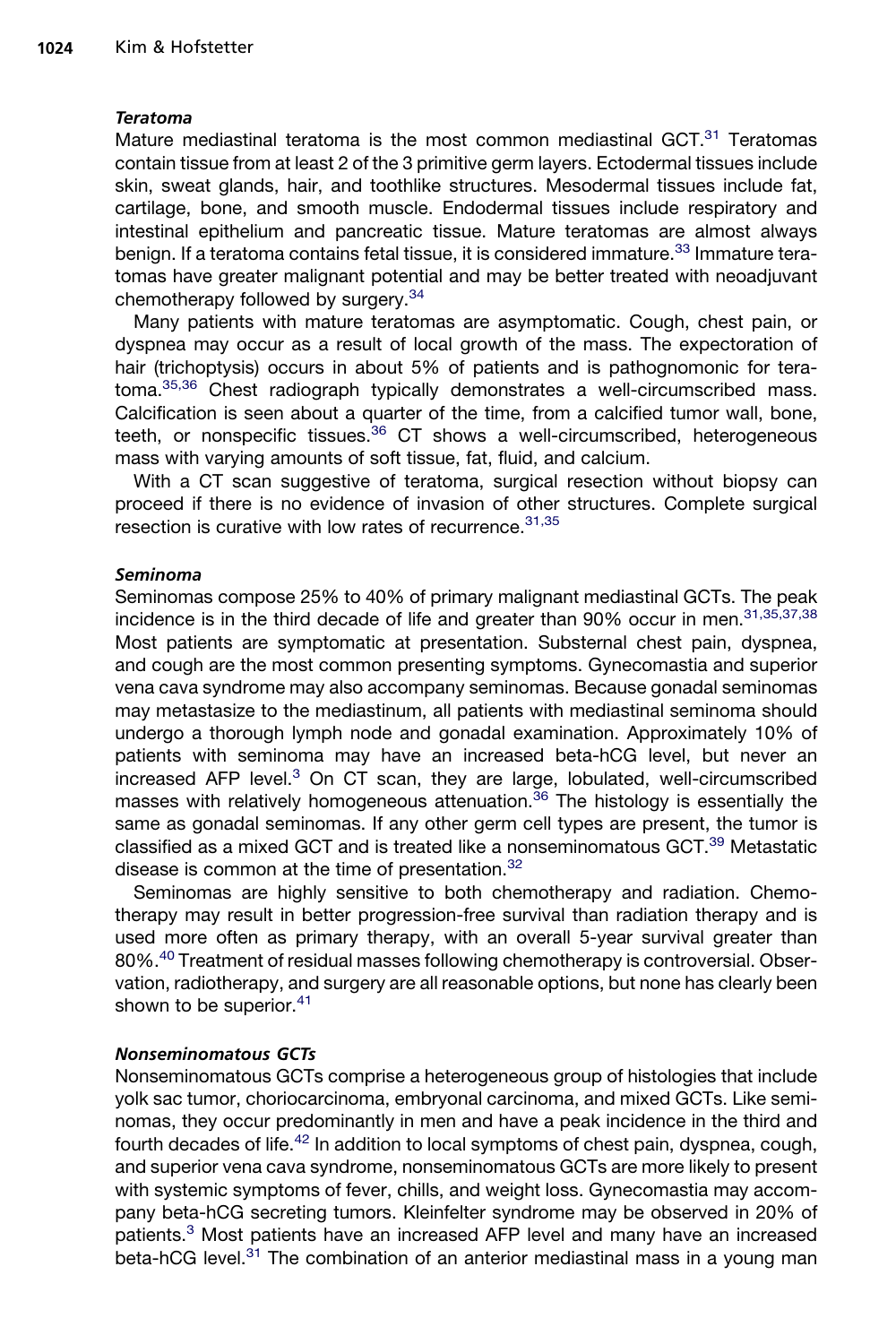with an increased AFP level is so characteristic of a nonseminomatous GCT that some oncologists are willing to begin chemotherapy in this setting without a tissue diagnosis. Chemotherapy is the standard primary treatment, but fewer than half of patients have normalization of tumor markers following chemotherapy.<sup>[32](#page-18-0)</sup> Whenever possible, complete surgical resection of residual tumor should be attempted after chemotherapy.[43,44](#page-18-0) If viable tumor is identified in surgical specimens, additional chemotherapy is recommended. Nonseminomatous GCTs in the mediastinum carry a worse prognosis than retroperitoneal nonseminomatous GCTs. Even with multimodality therapy, the overall 5-year survival is only 40% to  $60\%$ .  $32,45$ 

# **Thyroid**

Substernal goiter is found in 3% to 20% of all operations for goiter.<sup>[46](#page-18-0)</sup> Most are asymptomatic, but some patients may present with compression of the airway, dysphagia, hoarseness, or superior vena cava syndrome.<sup>[3](#page-16-0)</sup> If a substernal goiter is suspected, iodinated contrast should be avoided because of the risk of iodine-induced hyperthyroidism and possible delay of radioiodine scanning. Radioactive iodine ablation has a low success rate for substernal goiter, therefore total thyroidectomy is the treatment of choice. The entire gland can be removed via a cervical approach in more than 95% of patients.<sup>[46](#page-18-0)</sup> The surgery team should be aware of tracheomalacia associated with large goiters and the possibility of airway compromise (Fig. 4). Upwards of 10% of patients are not able to be extubated immediately postoperatively secondary to this effect. Informed surgical consent should contain a section on the possibility of tracheostomy.

# Parathyroid

Ectopic parathyroid adenomas in the mediastinum are a common cause of failed operations for hyperparathyroidism. In 1 series of 285 patients with hyperparathyroidism, 20/53 (38%) of the reoperations had mediastinal parathyroid tumors. Eighty-one percent of the mediastinal parathyroids were in the anterior mediastinum and 19% were in the posterior mediastinum. Eighty-eight percent were removed via cervical inci-sion.<sup>[47](#page-19-0)</sup> Sestamibi scan is particularly helpful for identifying these ectopic adenomas.

# Lymphoma

Most patients with mediastinal lymphoma have systemic disease and only 10% of patients have primary mediastinal lymphoma. The most common types of mediastinal lymphoma are Hodgkin disease, large B-cell lymphoma, and lymphoblastic lymphoma[.1,3,37](#page-16-0) FNA is typically not sufficient for flow cytometry. Thus, the primary



Fig. 4. CT scan of a large substernal goiter with tracheal compression.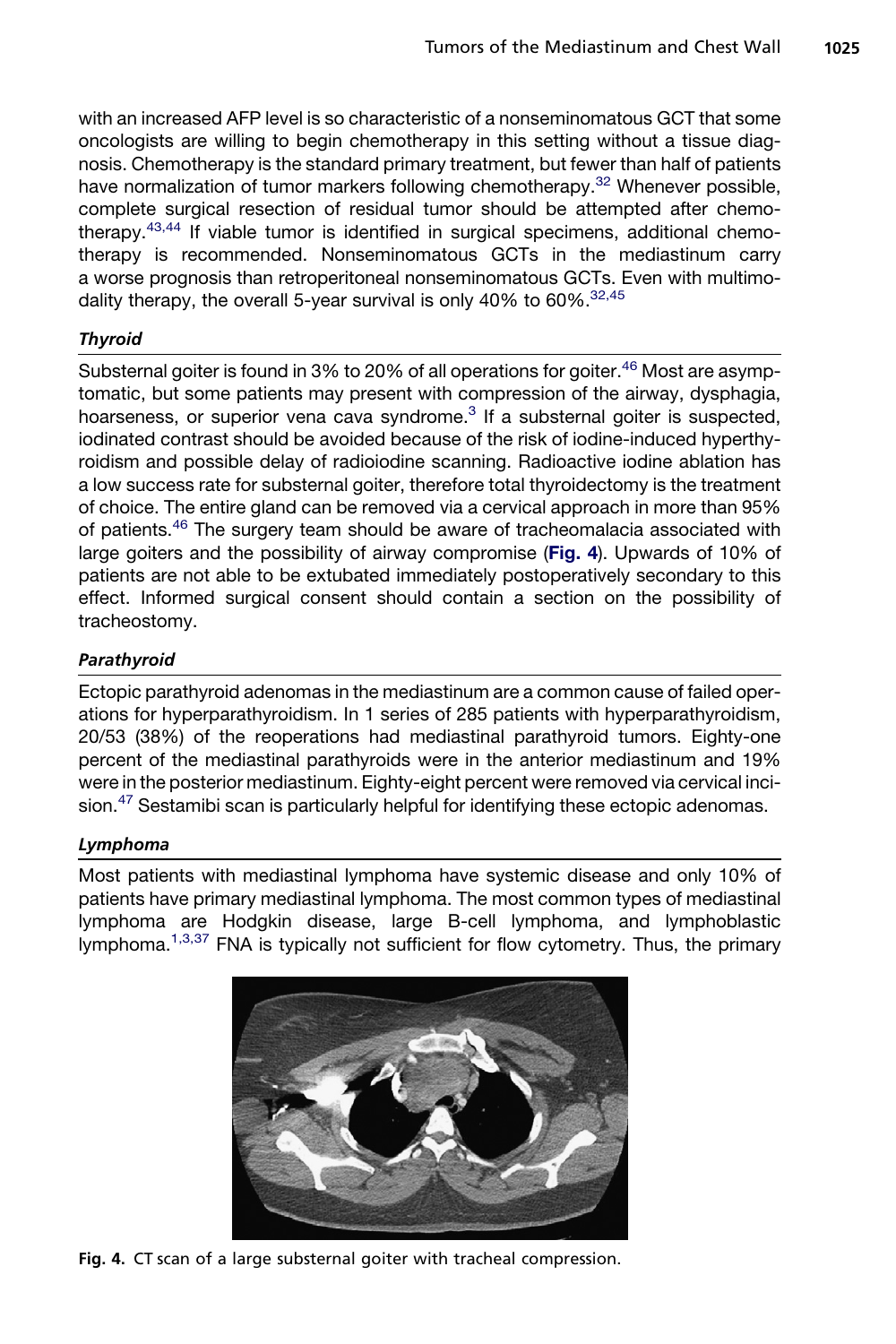role of the surgeon is for tissue diagnosis when core needle biopsy is not possible or is not sufficient for flow cytometry.

## MIDDLE MEDIASTINUM

Lymphoma, granulomatous disease, mediastinal cysts, and tracheal tumors are the most common masses in the middle mediastinal. Aside from lymphoma, true tumors of the middle mediastinum are rare. Airway compression and dysphagia are the most common presenting symptoms.

# Mediastinal Cysts

Mediastinal cysts are true cysts with fluid-filled, cell-lined sacs. They make up 12% to 25% of all mediastinal masses. $2,48,49$  Although cysts may be found in any compartment of the mediastinum, they are most commonly found in the middle mediastinum. Most mediastinal cysts are asymptomatic in adults, but are more likely to be symp-tomatic in children.<sup>[49](#page-19-0)</sup> A plain radiograph can often make the diagnosis, but CT scan should be obtained to better define the extent of the lesion. Cysts are usually distin-guishable from solid tumors on CT scan.<sup>[5](#page-16-0)</sup> CT typically demonstrates a round, welldemarcated, fluid-filled mass. The wall may or may not have calcifications. Some tumors (thymomas, GCTs) can undergo cystic degeneration and may be difficult to distinguish from a cyst. In addition, if a cyst contains nonserous fluid, it may appear solid on CT. In these cases, MRI may be helpful, demonstrating increased signal inten-sity on T2-weighted MRI.<sup>[5](#page-16-0)</sup> Historically, surgeons have advocated resection of all bronchogenic cysts because up to 72% of these patients may become symptomatic or develop complications, at which time resection may be more difficult.<sup>[50](#page-19-0)</sup> However, we have found that most asymptomatic cysts may be observed. Specific types of cysts are now described.

Enterogenous and bronchogenic cysts both develop as outgrowths from the prim-itive foregut in the fourth to eighth week of gestation.<sup>[51](#page-19-0)</sup> Bronchogenic cysts compose 40% to 50% of mediastinal cysts.<sup>[48,49](#page-19-0)</sup> They are lined by ciliated columnar epithelium and may contain bronchial glands and mucoid material. Cartilage is often found in the cyst wall. Forty percent of patients are symptomatic at presentation with chest pain, cough, and fever being the most common symptoms.[48](#page-19-0) Most bronchogenic cysts are not in communication with the tracheobronchial tree and are homogeneous. However, if a communication or infection develops, an air-fluid level may be seen.<sup>[52](#page-19-0)</sup> The diagnosis is often made radiologically. However, if a more definitive diagnosis is necessary, a needle aspiration by transbronchial, endoscopic, or percutaneous methods could be obtained.<sup>[53](#page-19-0)</sup> Endobronchial ultrasound has also been reported for therapeutic aspiration and follow-up of a bronchogenic cyst.<sup>54</sup> Although rare, esophageal duplication cysts are the second most common enteric duplication cysts after ileal duplication cysts. $55$  The cysts are lined by squamous or alimentary tract epithelium. They may contain gastric or pancreatic tissue. Symptoms are similar to bronchogenic cysts, but patients are more likely to present with dysphagia. Gastric mucosa may cause hemorrhage or perforation. The CT appearance is similar to bronchogenic cysts, but the wall may be thicker and more often calcified. Patients with possible esophageal duplication cysts should undergo barium swallow and endoscopy to determine communication with the lumen of the esophagus when symptomatic. Endoscopic ultrasound is accurate for the diagnosis of esophageal duplication cysts and is being used more frequently for their treatment. Endoscopic treatment via aspiration or resection of the cyst wall has been reported.<sup>[53,56](#page-19-0)</sup>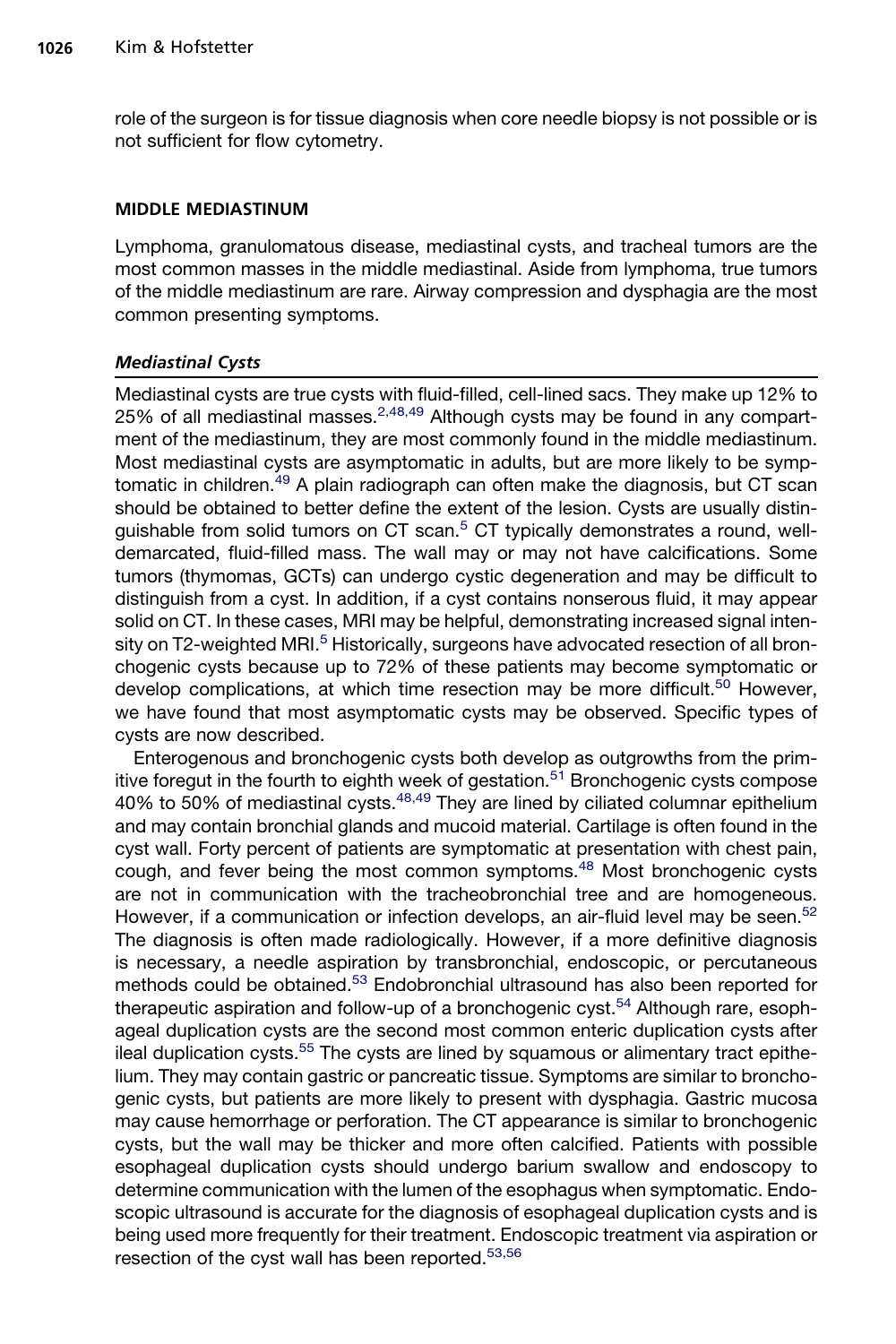Pericardial cysts are lined by mesothelium and are connected to the pericardium, although usually not in communication with the pericardial space. Most occur at the right cardiophrenic angle.<sup>[5](#page-16-0)</sup> They are usually asymptomatic and present later in middle age, and are often found incidentally on echocardiography.<sup>[57](#page-19-0)</sup> On CT, they are well circumscribed, round or teardrop shaped with homogeneous fluid. These cysts are usually observed if asymptomatic.

If there is a solid component or if the diagnosis is in doubt, mediastinal cysts may be aspirated. This often relieves any local symptoms as well. Depending on the location of the cyst, needle aspiration may be performed via a percutaneous, transbronchial, or transesophageal approach. $53,54$  There is a chance of infecting a previously sterile cyst with aspiration, and most cysts can be removed thoracoscopically with low morbidity and minimal chance of recurrence.<sup>[58](#page-19-0)</sup> Thus, in most cases, it may be more prudent to simply resect the cyst than risk infecting it with transbronchial or transesophageal aspiration.

## POSTERIOR MEDIASTINUM

In the posterior mediastinum, neurogenic tumors and esophageal tumors are the most common masses.<sup>[2](#page-16-0)</sup> Neuroenteric cysts are rare foregut malformations that contain both enteric and nerve tissue that are also found in the posterior mediastinum.<sup>[59](#page-19-0)</sup> Neurogenic tumors constitute 75% of primary tumors in the posterior medias-tinum.<sup>[2,60](#page-16-0)</sup> Most arise from the spinal nerve roots or sympathetic chain and are located in the paravertebral sulcus. Most tumors in the posterior mediastinum are asymptomatic, but they may cause neuralgia or present with Horner syndrome from sympathetic ganglion involvement depending on location.<sup>[60,61](#page-19-0)</sup> Neurogenic tumors are benign in 70% to 80% of cases.<sup>2,60</sup>

Neurogenic tumors have a characteristic appearance depending on their histology. MRI does not typically add much diagnostic information beyond CT, but may be of value in planning surgery, particularly for determining spinal cord involvement of neurogenic tumors[.62](#page-19-0) *Meta*-Iodobenzylguanidine (MIBG) scans can help localize neuroblastomas and catecholamine-secreting paragangliomas.<sup>[63](#page-19-0)</sup> Urine metanephrines and catecholamines should be measured in patients with paragangliomas who have symptoms or radiographic appearance suspicious for catecholamine-secreting tumor.

## Nerve Sheath Tumors

Nerve sheath tumors compose 40% to 65% of neurogenic tumors in the chest.<sup>[1](#page-16-0)</sup> Approximately 75% of these nerve sheath tumors are schwannomas (neurilemmomas) and 25% are neurofibromas. Whereas schwannomas are firm and encapsulated, neurofibromas are soft and nonencapsulated, although they may have a pseudocapsule; 10% to 30% of neurofibromas occur in association with neurofibromatosis. These are more likely to be multiple. $64$  Malignant nerve sheath tumors are rare. They include malignant schwannomas, malignant neurofibromas, and neurogenic fibrosarcomas. Symptoms of pain and neurologic deficit are more common among malignant tumors. Approximately half of malignant nerve sheath tumors arise in the setting of neurofibromatosis.<sup>[65](#page-19-0)</sup> Nerve sheath tumors may also grow outward and present as a chest wall mass.

On CT scan, nerve sheath tumors are typically round and well circumscribed. They grow into the intervertebral foramen and take on a dumbbell shape. MRI is helpful to evaluate intraspinal extension.<sup>[62](#page-19-0)</sup> Nerve sheath tumors have increased signal intensity on T2-weighted MRI ([Fig. 5](#page-9-0)). Traditionally, resection of all nerve sheath tumors has been recommended to exclude malignancy. However, the incidence of malignant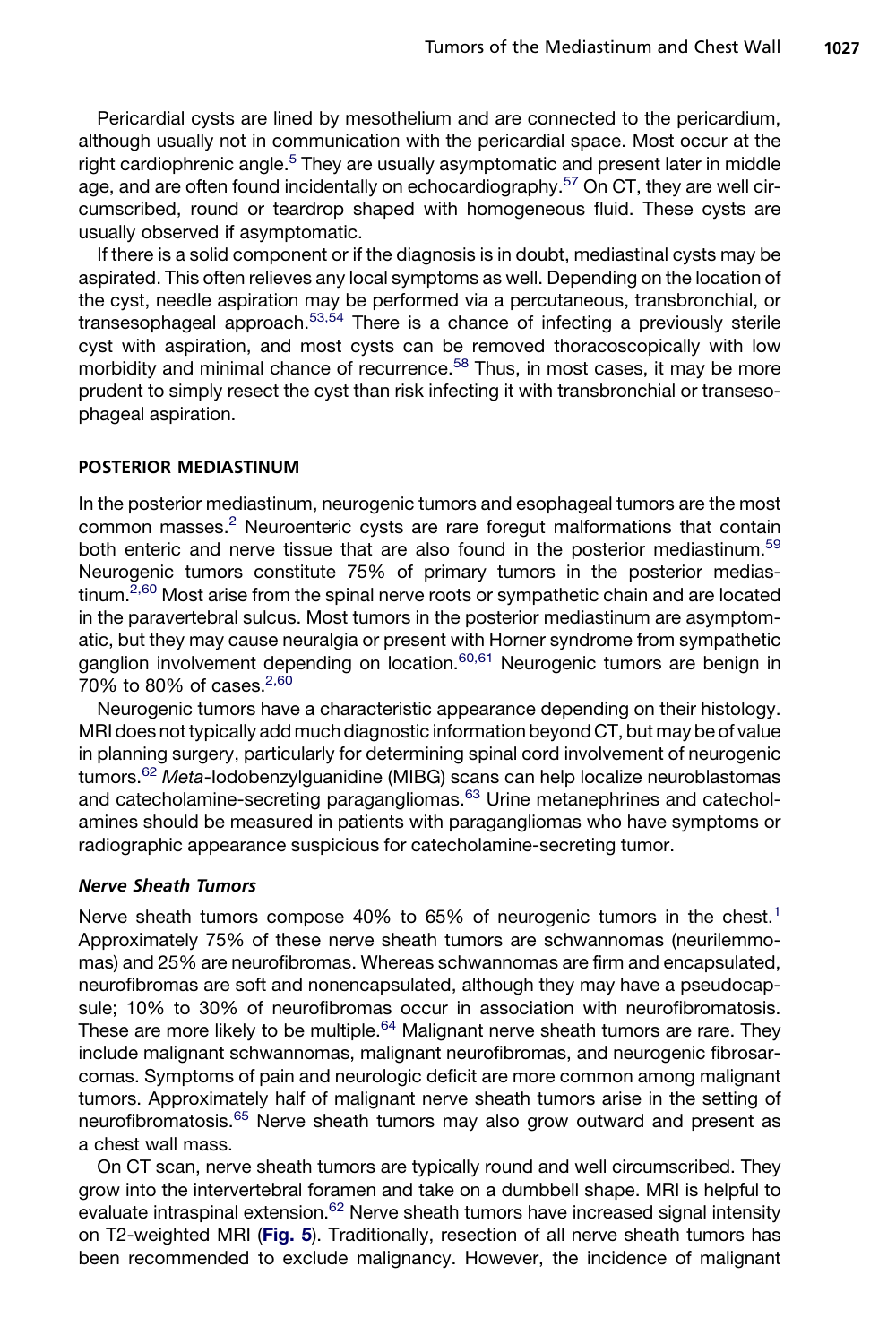<span id="page-9-0"></span>

Fig. 5. MRI (A) and corresponding CT image (B) of an apical neurofibroma. The MRI shows increased signal intensity on a T2-weighted image.

nerve sheath tumor is so low that we recommend observation of small tumors without any high-risk features (symptoms, size >5 cm, previously irradiated field, evidence of invasion on CT or MRI).<sup>[65](#page-19-0)</sup>

When necessary, benign nerve sheath tumors can be resected thoracoscopically in more than 90% of cases.<sup>[66,67](#page-19-0)</sup> Dumbbell tumors may be removed with a combined open neurosurgical approach for the spinal component and a thoracosocpic approach for the thoracic component. Horner syndrome, sympathectomy, and paraplegia are possible complications, but all of these usually improve with time. A more radical resection, often including a chest wall resection, is the treatment of choice for malignant nerve sheath tumors. Adjuvant chemotherapy and radiation may also be of value in this setting.<sup>[65](#page-19-0)</sup>

## Ganglion Tumors

Autonomic ganglion tumors in the mediastinum usually occur in the sympathetic ganglia, but may occasionally occur in the parasympathetic ganglia. These tumors arise from nerve cells rather than the nerve sheaths.<sup>[63](#page-19-0)</sup> They are primarily pediatric tumors, with two-thirds occurring in patients less than 20 years of age. Unlike nerve sheath tumors, most ganglion tumors are malignant.<sup>[61,68](#page-19-0)</sup> On imaging, they are typically oblong-shaped, well-circumscribed, large masses that occur along the anterolateral border of the spine. On CT scan, they are more likely to have calcifications than nerve sheath tumors.<sup>69</sup>

Ganglioneuromas are the most common benign ganglion tumors in the medias-tinum. They are well-differentiated tumors and most are asymptomatic.<sup>[70](#page-19-0)</sup> They are treated by complete surgical resection.

Neuroblastomas are principally pediatric tumors. Most are diagnosed before 2 years age and the tumor is rare after the age of 10 years. Overall, it is the most common extracranial solid cancer in children, accounting for 6% to 10% of all childhood cancers and 15% of childhood cancer mortality in the United States.[71](#page-20-0) Neuroblastomas are nonencapsulated and have small round cells on histology. They are associated with amplification of the *MYCN* oncogene. The tumors are highly aggressive and are frequently metastatic at presentation. Up to 30% of neuroblastomas arise in the mediastinum. In addition to local symptoms, patients may present with fatigue, weight loss, or fever. Neuroblastomas are sometimes associated with paraneoplastic syndromes, including severe diarrhea from vasoactive intestinal peptide and opsomyoclonus. On CT scan 80% of neuroblastomas show calcification. MIBG scanning is helpful for demonstrating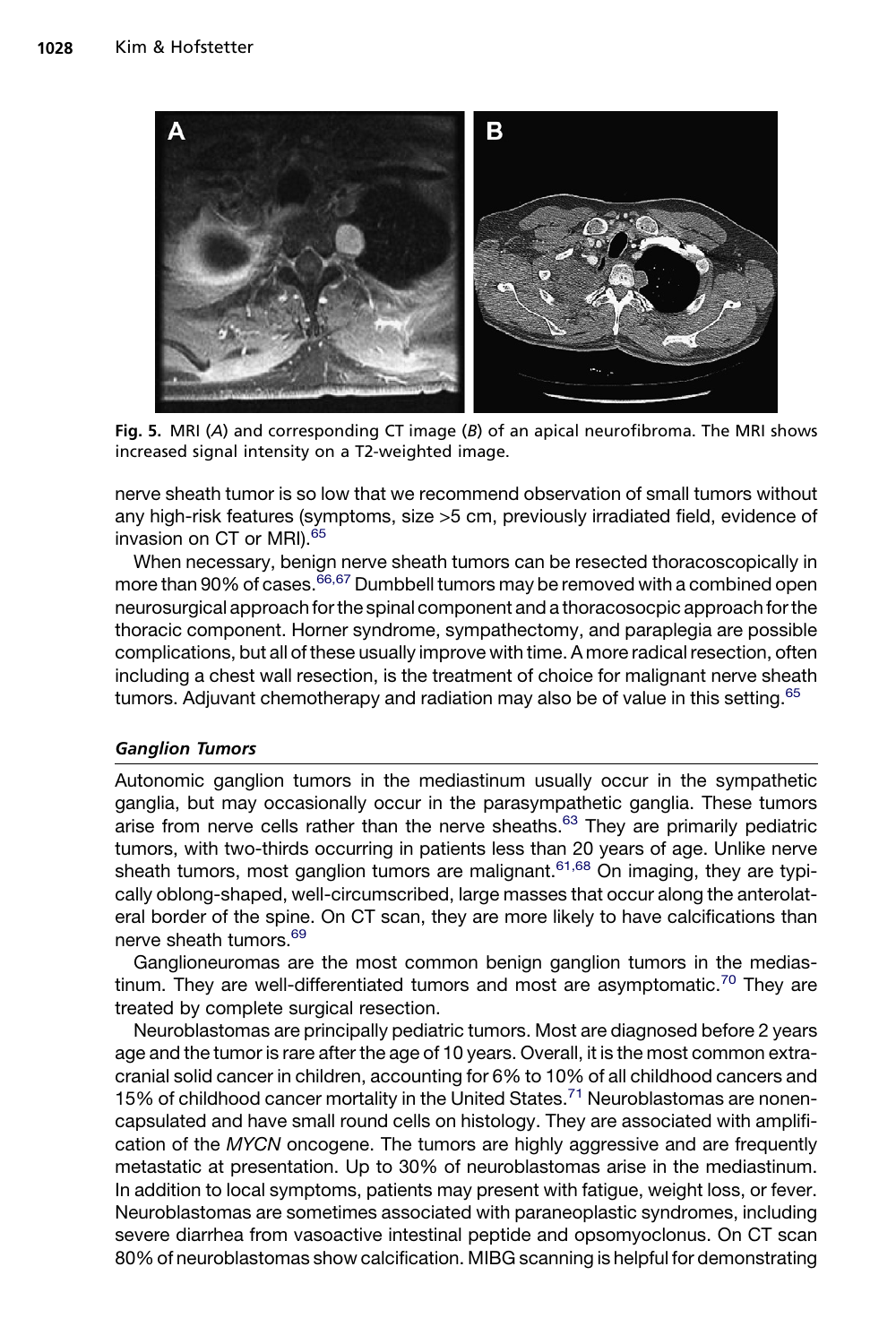the extent of disease and identifying metastatic disease.<sup>[63](#page-19-0)</sup> Complete surgical resection is the treatment of choice for early stage tumors. Although somewhat controversial, neoadjuvant therapy has been shown to increase the likelihood of complete excision for more advanced tumors. $71$  Ganglioneuroblastomas are rare tumors that have features of both ganglioneuromas and neuroblastomas. They are staged similarly to neuroblastomas and prognosis depends on histology.<sup>[63](#page-19-0)</sup>

# CHEST WALL TUMORS

Tumors of the chest wall can be either primary or secondary. The secondary tumors are caused by either local invasion (from breast, lung, or pleural cancers) or distant metastases. Primary chest wall tumors are rare, but include a wide variety of benign and malignant histologies (Table 3). Among primary tumors of the chest wall, roughly half are benign and half are malignant.<sup>[72](#page-20-0)</sup>

## **History**

Chest wall resections were exceedingly rare until the twentieth century, when the development of anesthesia, asepsis, and positive pressure ventilation allowed chest

| Table 3<br>Primary chest wall tumors |                                                                                                                                                                                                              |  |  |
|--------------------------------------|--------------------------------------------------------------------------------------------------------------------------------------------------------------------------------------------------------------|--|--|
| Soft Tissue                          |                                                                                                                                                                                                              |  |  |
| Benign                               | Lipoma<br>Elastofibroma<br>Neurofibroma<br>Lymphangioma<br>Hemangioma<br>Hamartoma                                                                                                                           |  |  |
| Desmoid                              |                                                                                                                                                                                                              |  |  |
| Malignant                            | Malignant fibrous histiocytoma<br>Liposarcoma<br>Leiomyosarcoma<br>Spindle cell sarcoma<br>Angiosarcoma<br>Synovial cell sarcoma<br>Fibrosarcoma<br>Rhabdomyosarcoma<br>Undifferentiated sarcoma<br>Lymphoma |  |  |
| <b>Bone and Cartilage</b>            |                                                                                                                                                                                                              |  |  |
| Benign                               | Fibrous dysplasia<br>Enchondroma<br>Osteochondroma<br>Aneurysmal bone cyst<br>Osteoid osteoma<br>Osteoblastoma<br>Eosinophilic granuloma<br>Giant cell tumor                                                 |  |  |
| Malignant                            | Chondrosarcoma<br>Osteosarcoma<br>Ewing sarcoma<br>Primitive neuroectodermal tumor<br>Solitary plasmacytoma                                                                                                  |  |  |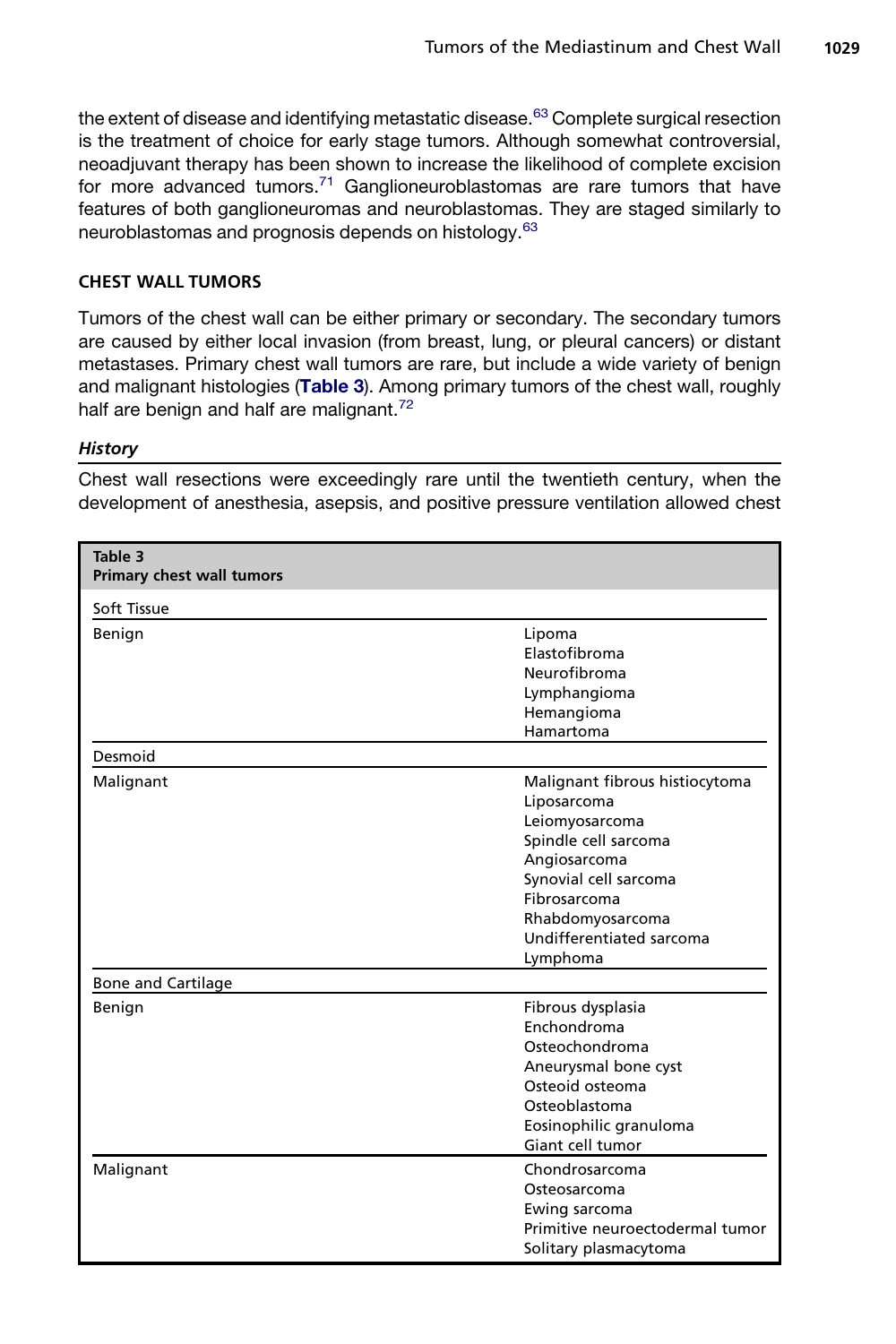wall resections to be performed safely. In 1887, Joseph O'Dwyer developed a steel apparatus that could be intubated into the larynx and attached to a bellows previously developed by George Fell to deliver positive pressure ventilation. A decade later, F.W. Parham reported using the device in a series of chest wall resections. The following passage from his address to the Southern Surgical Association in 1887 underscores the technical challenges posed by such operations:

*I operated in the Charity Hospital* . *for a sarcoma of the thoracic wall requiring the resection of several inches of the third, fourth, and fifth ribs* .*. A rent of five inches was made, which permitted easily the thrusting of the whole hand into the pleural cavity. Suddenly was presented to our anxious view one of the most startling clinical pictures that the surgeon can ever be called upon to witness. At such a sight the stoutest heart will quaver.*

In Parham's review of the world literature at the time, he reported a perioperative mortality rate of 30%.<sup>73</sup> Since that time, advances in anesthesia and perioperative care have improved the mortality for thoracic surgery. In addition, the development of reconstructive techniques has helped decrease the long-term morbidity of chest wall resection. Today, surgery is the main therapy for most primary chest wall malignancies and postoperative mortality should approach zero. Advances in imaging and adjuvant therapy continue to improve the diagnosis and treatment of these rare tumors.

# Chest Wall Anatomy

A thorough understanding of the structure and function of the chest wall is critical to the evaluation and treatment of chest wall tumors. The chest wall provides a semi-rigid cage that protects the thoracic viscera but allows for respiratory movement.<sup>[74](#page-20-0)</sup> The bony frame is formed by the ribs, vertebral bodies, and sternum. Normally, there are 12 paired ribs on each side. The first 7 are referred to as true ribs, whereas the bottom 5 are referred to as false ribs. Anteriorly, the true ribs are attached to the costal cartilage of the sternum. The 8th to 10th ribs connect to the costal cartilage of the seventh rib. The bottom 2 ribs are unattached anteriorly and are referred to as floating ribs.

The structure of the chest wall facilitates respiratory mechanics, allowing effective ventilation. The curvature of the lower ribs causes a bucket handle type of movement with inspiration, allowing the ribs to move laterally and cephalad and helping the lower chest to expand in volume. The external intercostals contribute to the lateral and cephalad retraction of the ribs during inspiration, whereas the internal and innermost intercostals contribute expiratory force.

The muscles of the chest wall serve a variety of functions. The accessory muscles of respiration include the scalenes, trapezius, pectoralis minor, rhomboids, and serratus. The scapula and clavicle form the pectoral girdle, which connects the upper extremity to the axial skeleton. The rhomboids and trapezius retract the pectoral girdle, whereas the serratus anterior and pectoralis minor protract (push) the pectoral girdle. The supraspinatus, pectoralis major, latissimus dorsi, teres major, teres minor, subscapularis, and infraspinatus all aid in movement of the upper extremity. A thorough understanding of the blood supply of these muscles is critical for chest wall resections because they may be used for flap coverage and reconstruction.

## General Approach to Chest Wall Tumors

Most tumors of the chest wall present either as an enlarging, asymptomatic mass or with pain. Bony and cartilaginous tumors are often identified incidentally on imaging. The presence of pain is more common with malignant lesions. Many tumors, particu-larly cartilaginous tumors, have a characteristic radiologic appearance.<sup>[75](#page-20-0)</sup> If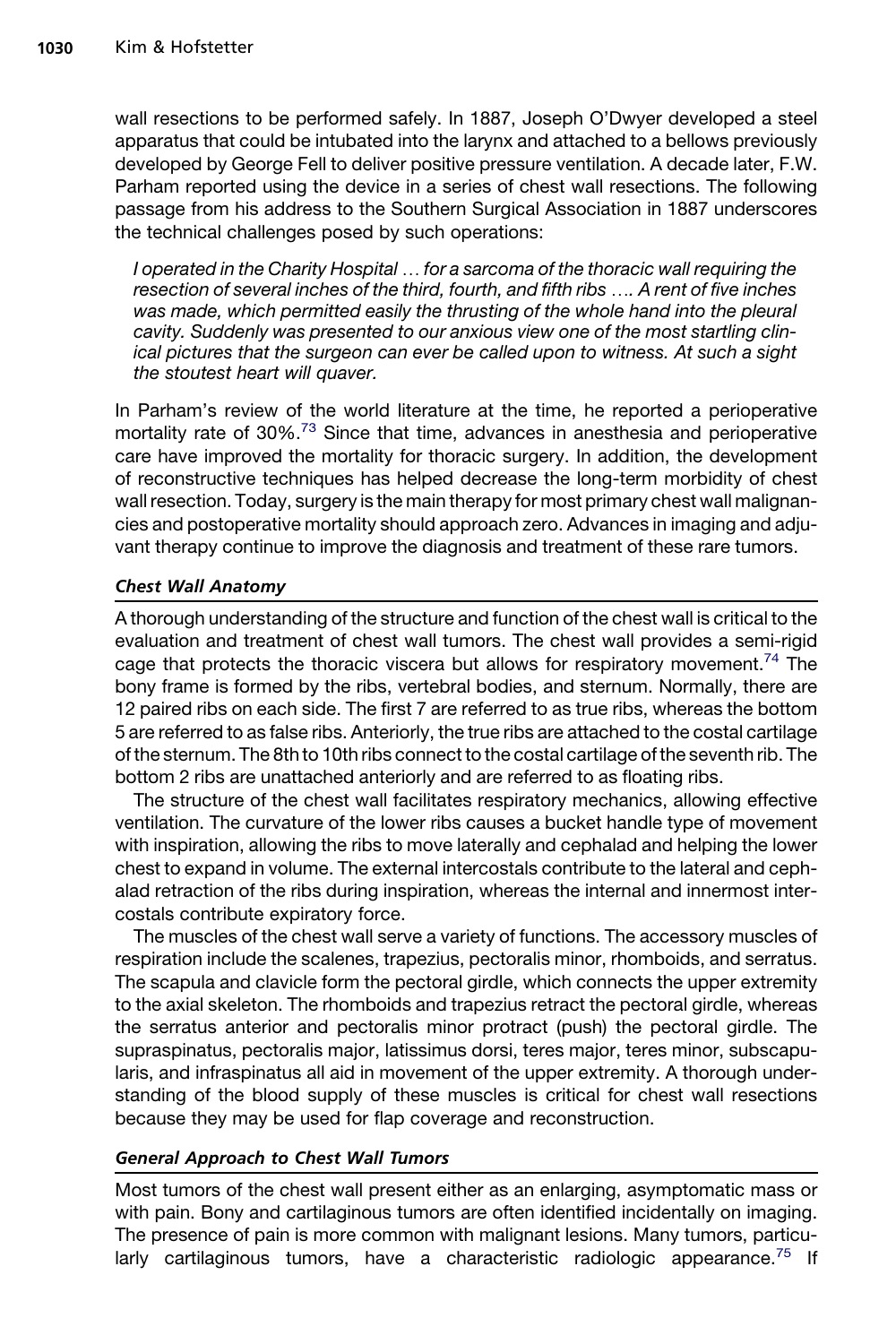a suspicious osseous lesion is seen on routine chest radiograph, a dedicated, lower voltage bone radiograph may better delineate the abnormality. CT scan is usually necessary to identify the extent of the lesion and aid in planning possible resection. MRI is helpful for determining disc space or neural involvement.<sup>[76](#page-20-0)</sup> PET is not a routine part of the evaluation of chest wall tumors, but there are some data that PET may be more accurate than CT scan for determining the extent of large tumors.<sup>[77](#page-20-0)</sup> The use of ultrasound to mark the edges of a tumor has also been shown to help in obtaining negative surgical margins.[78](#page-20-0)

Historically, incisional biopsy has often been performed for diagnosis; however, at our institution, we have found that FNA or core needle biopsy is preferable and usually sufficient for diagnosis with a skilled cytopathologist.<sup>[79,80](#page-20-0)</sup> The biopsy track should be within the planned excision site whenever possible. Therefore, biopsy is preferably performed at the treating center rather than the referring center. Excisional biopsy may be performed for benign-appearing tumors less than 2 cm involving only 1 rib. If malignancy is found, then a wider excision may be performed. For malignant or large tumors, a multidisciplinary approach is valuable for planning neoadjuvant therapy, reconstruction, and adjuvant therapy.

# Soft Tissue Tumors

#### Benign

Deep chest wall lipomas can be difficult to distinguish from liposarcoma or other sarcomas by physical examination. On CT, lipomas are typically homogeneous and do not enhance with intravenous contrast, whereas liposarcomas have heterogeneous enhancement and tend to be larger. They both have high signal intensity on T<sub>2</sub>-weighted MRI.<sup>[81](#page-20-0)</sup>

Elastofibromas are benign tumors that classically occur in the subscapular region. They have a female predominance with a peak incidence in the 40- to 70-year-old age range. These tumors have a characteristic layered appearance on CT and exhibit mild enhancement with intravenous contrast.<sup>[82](#page-20-0)</sup> Local excision is curative.

Other benign lesions found in the soft tissue of the chest wall include neurofibroma, lymphangioma, and hamartoma.

## Desmoid

Desmoid tumors are rare tumors that do not metastasize but can be difficult to treat because of their locally aggressive nature and propensity for local recurrence. They are often associated with familial adenomatous polyposis. Most desmoids tumors occur in the abdominal wall, but the chest wall and shoulder girdle are common sites for extraabdominal disease.<sup>83</sup> The peak incidence is in the second and third decades of life. On CT and MRI, desmoid tumors have a variable nondescript appearance depending on the amount of collagen content, but generally have similar enhancement to muscle.<sup>76</sup>

Local control can be difficult, particularly in the chest. The recurrence rate for chest wall desmoids tumors is 25% to 75%.<sup>83-85</sup> Wide margins are critical because of the high incidence of microscopic positive margins. In a series of 53 patients with desmoids tumors of the chest wall, 7 (13%) had positive margins. The local recurrence rate was 89% for those with positive margins, compared with 18% for those with negative margins.<sup>84</sup> Chemotherapy using a doxorubicin-based regimen may be of benefit in the adjuvant setting. Antiestrogens, such as tamoxifen have also been used.<sup>[86](#page-20-0)</sup> Radiation therapy is typically used for unresectable disease, for locally recurrent disease, or to treat positive margins, but its effectiveness remains uncertain.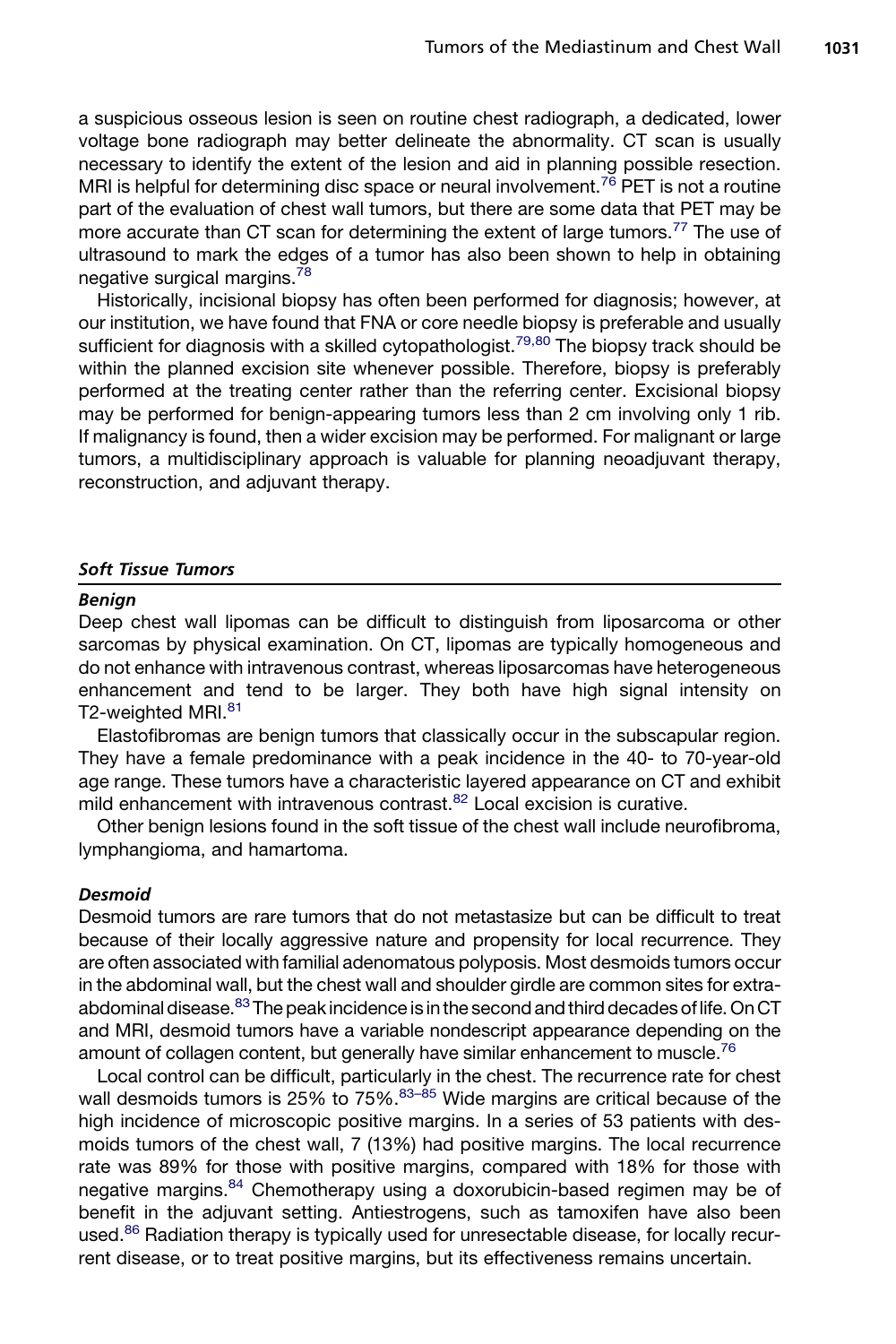#### Soft tissue sarcomas

Soft tissue sarcomas of the chest come in a wide range of histologies, including malignant fibrous histiocytoma (MFH), angiosarcoma, leiomyosarcoma, synovial cell sarcoma, spindle cell, liposarcoma, and undifferentiated sarcomas. These tumors can arise either de novo or in the setting of previous radiation therapy. On CT, they usually have a heterogeneous appearance with varying levels of enhancement with intravenous contrast.<sup>[87](#page-20-0)</sup> Depending on the histology, sarcomas demonstrate varying degrees of calcification on CT scan.<sup>[88](#page-20-0)</sup> The diagnosis cannot be made radiologically and therefore requires tissue for confirmation. Normally a core biopsy is sufficient.

The mainstay of therapy for soft tissue sarcomas is surgical resection with wide margins. A 2-cm margin is recommended for low-grade sarcomas, and a 4-cm margin with resection of a rib above and below the tumor is recommended for high-grade sarcomas.<sup>[79](#page-20-0)</sup> Published series report 5-year survival rates with a wide range (50%– 80%), reflecting the heterogeneity of these tumors.<sup>79,89-92</sup> Margin status, grade of tumor, and histology have all been shown to be associated with survival.<sup>93,94</sup> Because chest wall sarcomas are rare, the use of adjuvant therapies for these lesions has largely been extrapolated from experience with extremity sarcomas. For large tumors or if there is any question about the resectability of a tumor, a multidisciplinary approach with neoadjuvant therapy should be considered. If it can be done safely, reoperation should also be performed for local recurrences. Wouters and colleagues<sup>[95](#page-21-0)</sup> reported a 5-year survival rate of 50% following reoperation for recurrent chest wall sarcoma without a significantly increased risk of perioperative complications.

## Cartilage and Bone

Metastatic tumors of the bones and cartilage of the chest wall are far more common than primary tumors. Primary tumors are equally likely to be benign or malignant. Tumors arising in the sternum are more likely to be malignant.<sup>[76,96](#page-20-0)</sup>

## Benign Tumors

Fibrous dysplasia (FD) is the most common benign tumor of the ribs, accounting for 30% of benign chest wall tumors.<sup>[96](#page-21-0)</sup> FD is not a true neoplasm, but is a tumor that occurs because of the failure of osteoblasts to undergo normal maturation. The marrow is instead replaced by immature bone and fibrous stroma. FD is slow growing and typically asymptomatic at presentation, although may present with pathologic fracture or local pain. In 75% of patients FD is monostotic, affecting 1 rib; in 25% it is polyostotic, affecting multiple ribs or other bones. Monostotic FD most commonly affects the second rib. When polyostotic FD is associated with café-au-lait macules and endocrine abnormalities, it is known as McCune-Albright syndrome. $97$  The diagnosis of FD is usually made radiologically and these lesions do not require therapy unless symptomatic.

Osteochondroma and enchondroma are the next most common benign tumors of thoracic bones and cartilage, but each composes less than 10% of primary chest wall tumors.<sup>[96,98](#page-21-0)</sup> They have a peak incidence in the second decade of life. Osteochondromas arise from the cortex of bone and are characterized by a cartilaginous covering. Fifteen percent of osteochondromas occur in the setting of multiple hereditary exostoses. In the chest, osteochondromas are most commonly found at the costochondral junction. The risk of malignant degeneration to chondrosarcoma is related to the thickness of the cartilaginous cap. Caps greater than 2 cm thick are suspicious for carcinoma.<sup>[81,96](#page-20-0)</sup> Enchondromas are cartilaginous tumors that arise from the medullary cavity. They have a lobulated appearance with distinct borders. In the chest, enchondromas typically occur in the anterior portions of the ribs.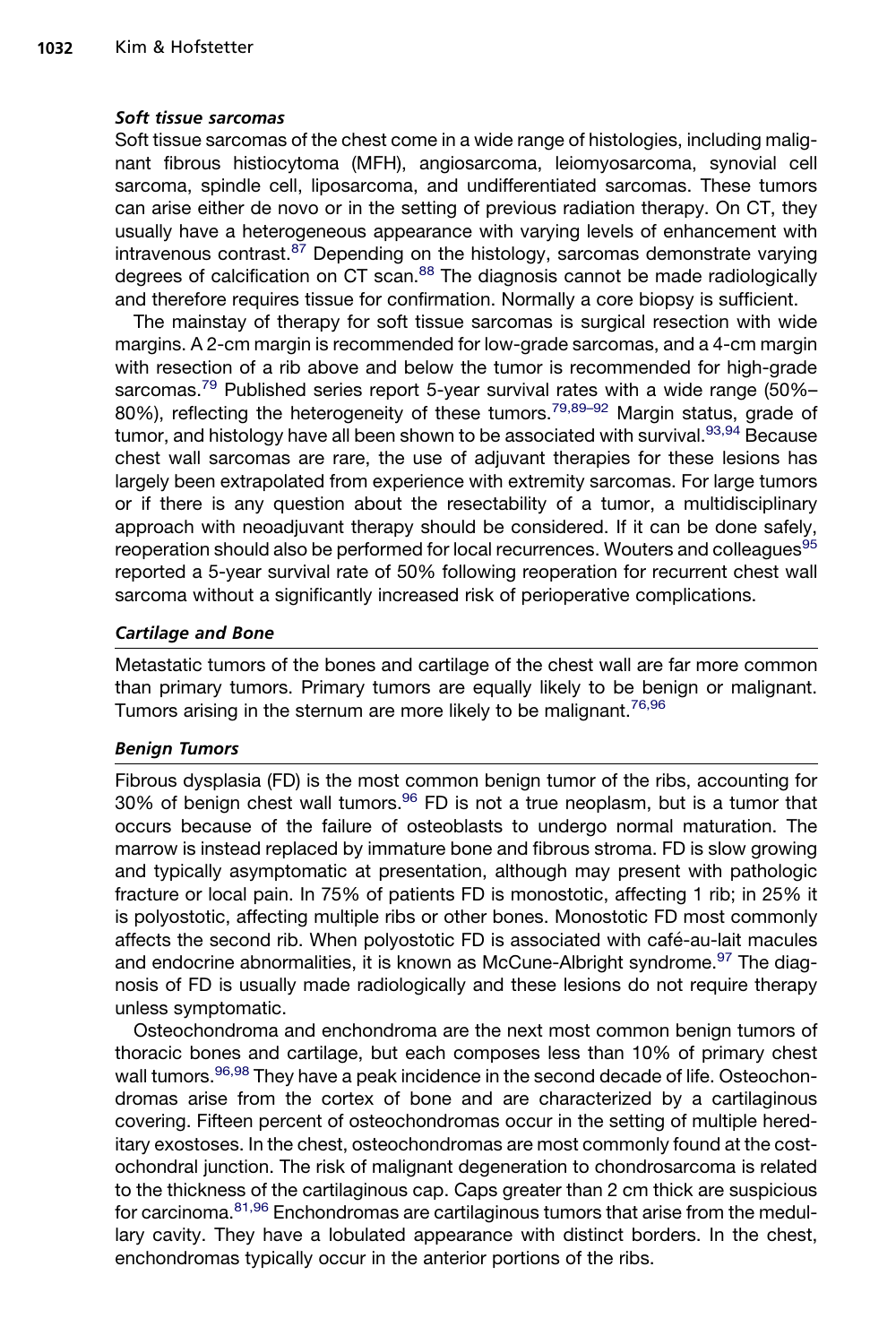Aneurysmal bone cysts (ABCs) are osteolytic lesions with blood-filled cystic spaces. ABCs are often associated with abnormal bone. They are sometimes preceded by trauma or may be found in the setting of an underlying bone tumor such as osteoblastoma. In the chest, they are typically located in the lateral and posterior ribs. Surgery is the mainstay of treatment with cure rates of 70% to 90%.<sup>[99](#page-21-0)</sup> ABCs do not metastasize, but radiation therapy is occasionally used for local control in the setting of locally aggressive or recurrent tumors.

Langerhans cell histiocytosis (LCH), formerly known as histiocytosis X, can affect many different types of tissue, but commonly affects bone. Bony involvement can be monostotic or polyostotic.<sup>[100](#page-21-0)</sup> Eosinophilic granuloma is a form of LCH that is isolated to the bone. Most forms of LCH are not treated surgically, but isolated eosinophilic granuloma can be treated with resection or curettage with good results. Most eosinophilic granulomas are monostotic and affect children less than 15 years of age. Solitary eosinophilic granulomas involve the ribs in 9% to 15% of patients. The destructive lytic appearance may resemble Ewing sarcoma, particularly if there is a significant soft tissue component. Osteoid osteoma is the most common benign bone tumor overall, accounting for 10% to 20% of benign bone tumors in the body.<sup>[101](#page-21-0)</sup> However, it is rare in the ribs and accounts for only 1% of primary rib tumors. It is characterized by a nidus of osteoid tissue surrounded by a rim of reactive sclerotic bone. In the chest, it usually presents with pain, particularly at night. Most tumors occur in the posterior rib and have a characteristic appearance on bone scan, called the doubled density sign.<sup>[96](#page-21-0)</sup> Osteoblastoma has many similarities to osteoid osteoma and was known formerly as giant osteoid osteoma. It is also rare in the ribs. Lesions are typically larger than osteoid osteoma and do not have a central nidus. Although osteoblastomas are benign, they may be locally aggressive with potential for local recurrence, thus resection of all affected bone is the preferred treatment.[102](#page-21-0) Giant cell tumors occur rarely in the ribs, with a peak incidence in the third and fourth decades of life. Although considered benign, they can be locally aggressive. Wide local excision is recommended [96,103](#page-21-0)

## **Malignant**

## Chondrosarcoma

Chondrosarcoma is the most common primary malignant tumor of the chest wall. They most commonly occur along the costochondral junction. The age of presentation has 2 peaks: 1 in the second decade of life and the other in the fifth decade of life.<sup>[87](#page-20-0)</sup> There is a slight male predominance.<sup>[88](#page-20-0)</sup> Most patients present with a large mass, which may or may not be accompanied by pain. Depending on the degree of differentiation and invasion, tumors can have a wide range of appearance on imaging. CT demonstrates areas of calcification in the chondroid matrix  $(Fig. 6)$  $(Fig. 6)$  $(Fig. 6)$ . Surgery with wide margins is the primary mode of treatment. Incomplete resection is associated with decreased survival. In 1 series of 106 patients with chest wall chondrosarcoma, patients who underwent surgery with wide margins had a 10-year survival rate of 92%, compared with 47% for incomplete resection. The local recurrence rates were 4% and 73%, respectively.<sup>[104](#page-21-0)</sup> Radiation therapy has been shown to help with local control for recurrent or incompletely resected disease. Chemotherapy has not yet been shown to provide significant benefit, except possibly for mesenchymal or dedifferentiated subtypes.<sup>[105](#page-21-0)</sup>

## Osteosarcoma

Although osteosarcoma is the most common malignant bone tumor throughout the body, it is rare in the chest wall. Only 1% to 3% of osteosarcomas involve the chest wall.<sup>[106,107](#page-21-0)</sup> The peak incidence is in the second decade of life. Like the other malignant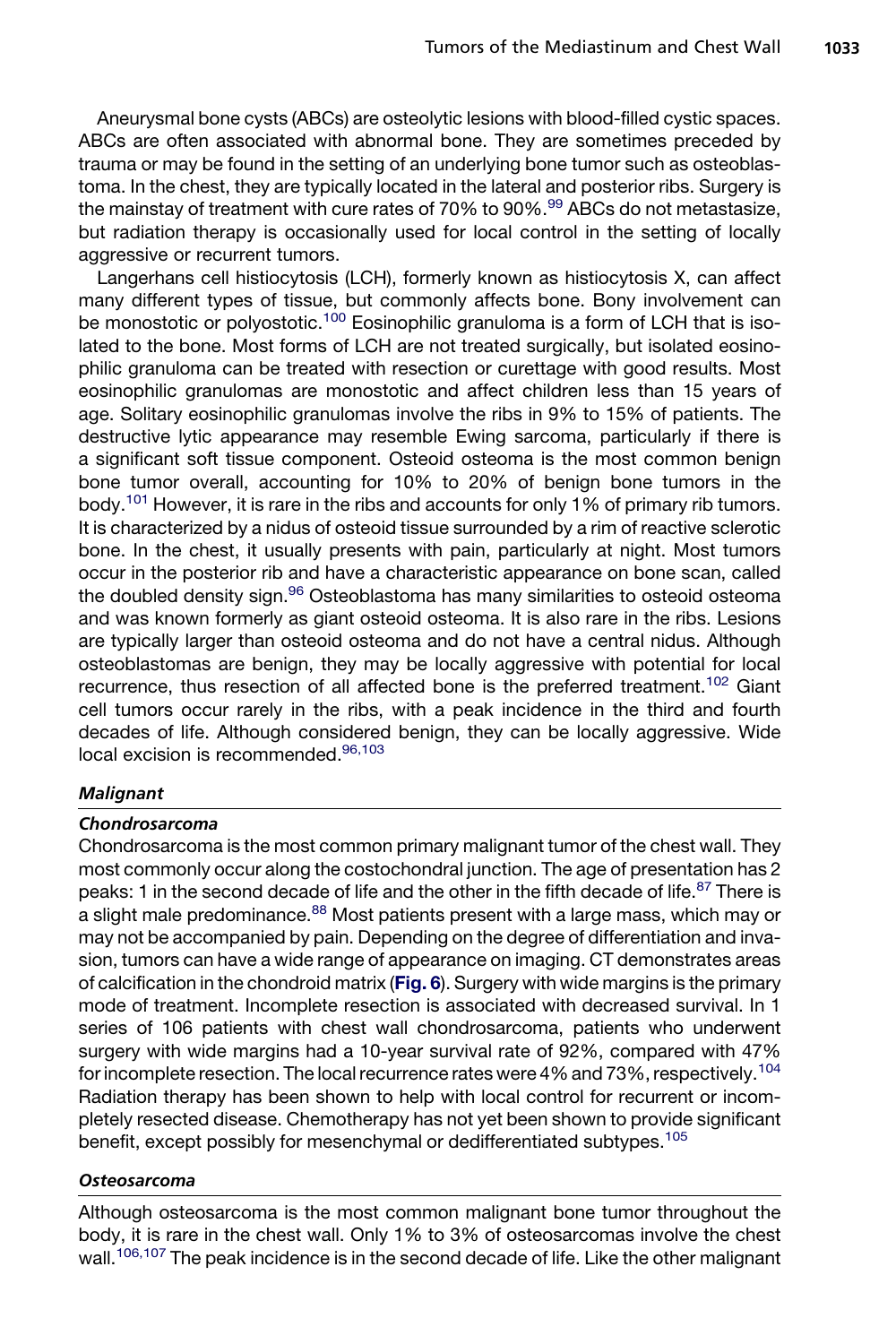<span id="page-15-0"></span>

Fig. 6. CT scan of a chondrosarcoma originating from the 10th rib. Note the extensive intraabdominal as well as intrathoracic component of the tumor.

bony tumors of the chest wall, most patients present with a painful mass. On CT, there is typically a large mass that is heterogeneous with areas of bony destruction (Fig. 7). Because of the poor results from single modality therapy for osteosarcomas of the chest wall, these tumors are typically treated with neoadjuvant chemotherapy followed by surgery. As with the other sarcomas, clear margins are associated with improved survival. Osteosarcomas are not very radiosensitive, but radiation therapy has been used for tumors with inadequate resection. The overall survival, even with neoadjuvant therapy, is 15% to 27% at 5 years compared with 65% to 75% for extremity osteosarcomas.<sup>[107](#page-21-0)</sup>



Fig. 7. Primary osteosarcoma of the chest wall.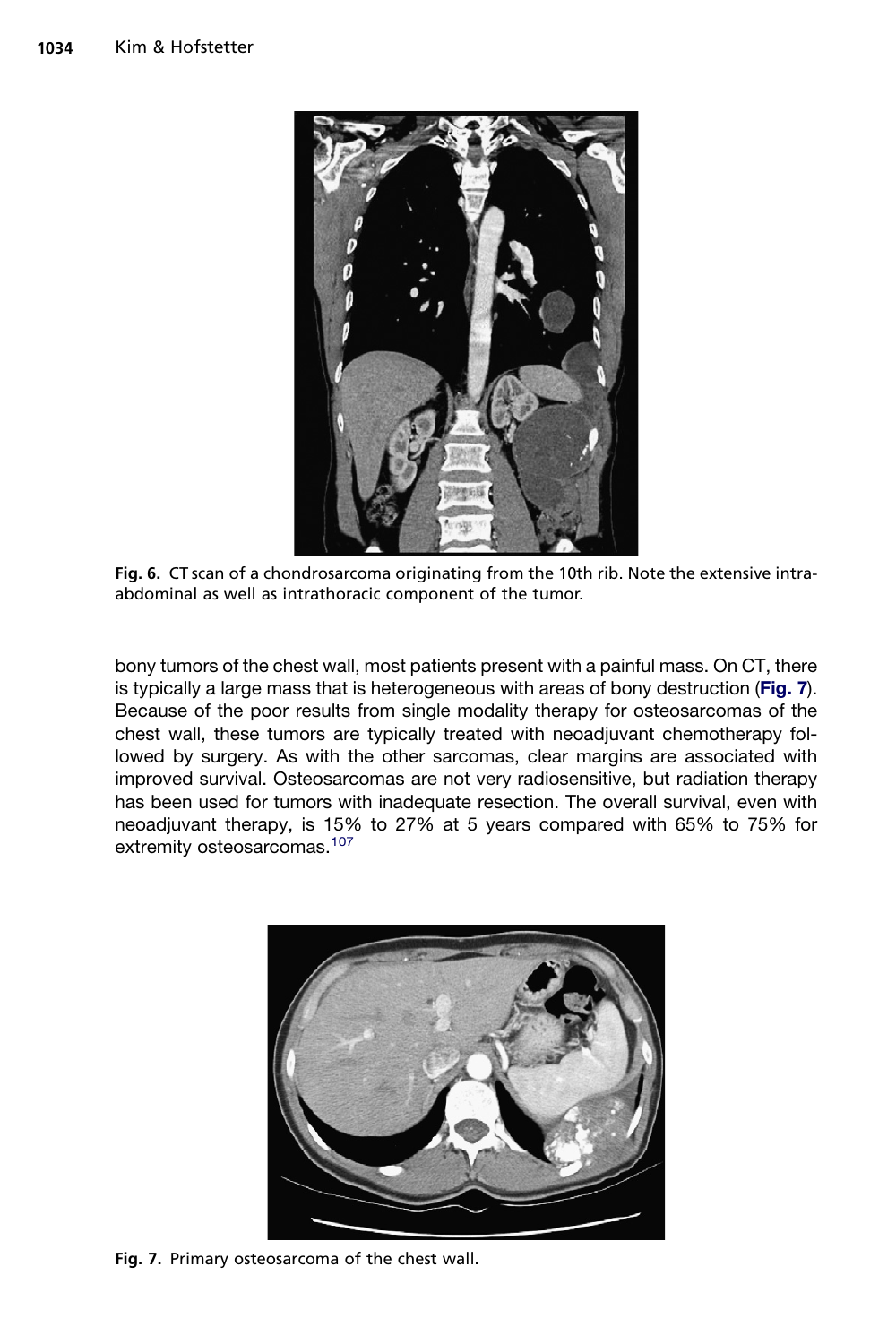## <span id="page-16-0"></span>Ewing sarcoma and primary neuroectodermal tumors

The Ewing sarcoma family of tumors includes Ewing sarcoma and primitive neuroectodermal tumor (PNET). These tumors harbor the same chromosomal translocation  $t(11;22)$  and are believed to arise from primitive cells of the neural crest.<sup>[108](#page-21-0)</sup> PNETs that arise in the chest are also known as Askin tumors.<sup>[109](#page-21-0)</sup> Ewing sarcoma/PNET tumors typically occur in the first 2 decades of life and are the most common tumor of the chest wall in children and young adults.<sup>110</sup> In the chest, Ewing sarcoma most commonly affects the ribs, but may arise in the paravertebral region or occasionally in the soft tissue. Most patients have pain as a presenting symptom. CT scan typically shows a large ill-defined tumor with cystic degeneration with soft tissue extension. Tumors usually have increased signal intensity on T1-weighted MRI and intermediate  $intensity$  on T2-weighted images. $87,109$  However, larger tumors have heterogeneous intensity. Retrospective analysis from an intergroup study found that patients with Ewing sarcoma of the rib were more likely to undergo complete resection and avoid radiation therapy if chemotherapy was given before surgery.<sup>[111,112](#page-21-0)</sup> Therefore, it is recommended that most patients with Ewing sarcoma undergo multimodality therapy. Radiation therapy has been shown to provide good local control when complete resection is not possible, but has significant cardiopulmonary toxicities in the chest and also has oncogenic potential in such a young patient population.<sup>[113](#page-21-0)</sup> Five-year survival is greater than 60% with chemotherapy and surgery.<sup>[111](#page-21-0)</sup>

# Reconstruction of the Chest Wall

Reconstruction of the chest wall can be complex and often requires working with a plastic surgery team. The ideal reconstruction provides protection to the thoracic viscera and preserves respiratory mechanics with a good cosmetic outcome. For posterior rib defects, the scapula may provide adequate coverage and stabilization. For lateral and anterior defects greater than 5 cm in diameter, a synthetic material is used to provide a frame, which is covered by vascularized tissue. Polypropylene and polytetrafluoroethylene are the most commonly used synthetic meshes. In cases where rigidity is required, we typically use methyl methacrylate sandwiched between 2 pieces of Marlex mesh. This should then be covered with a vascularized tissue flap. A variety of pedicled and free muscle flaps have been described for chest wall reconstruction. Omental flaps may also be used, but require a laparotomy and may lead to hernia formation [114](#page-21-0)

## **REFERENCES**

- 1. Duwe BV, Sterman DH, Musani AI. Tumors of the mediastinum. Chest 2005;128: 2893.
- 2. Davis RD Jr, Oldham HN Jr, Sabiston DC Jr. Primary cysts and neoplasms of the mediastinum: recent changes in clinical presentation, methods of diagnosis, management, and results. Ann Thorac Surg 1987;44:229.
- 3. Strollo DC, Rosado de Christenson ML, Jett JR. Primary mediastinal tumors. Part 1: tumors of the anterior mediastinum. Chest 1997;112:511.
- 4. Basaria S, Salvatori R. Images in clinical medicine. Pemberton's sign. N Engl J Med 2004;350:1338.
- 5. Jeung MY, Gasser B, Gangi A, et al. Imaging of cystic masses of the mediastinum. Radiographics 2002;22(Spec No):S79.
- 6. Kebebew E, Arici C, Duh QY, et al. Localization and reoperation results for persistent and recurrent parathyroid carcinoma. Arch Surg 2001;136:878.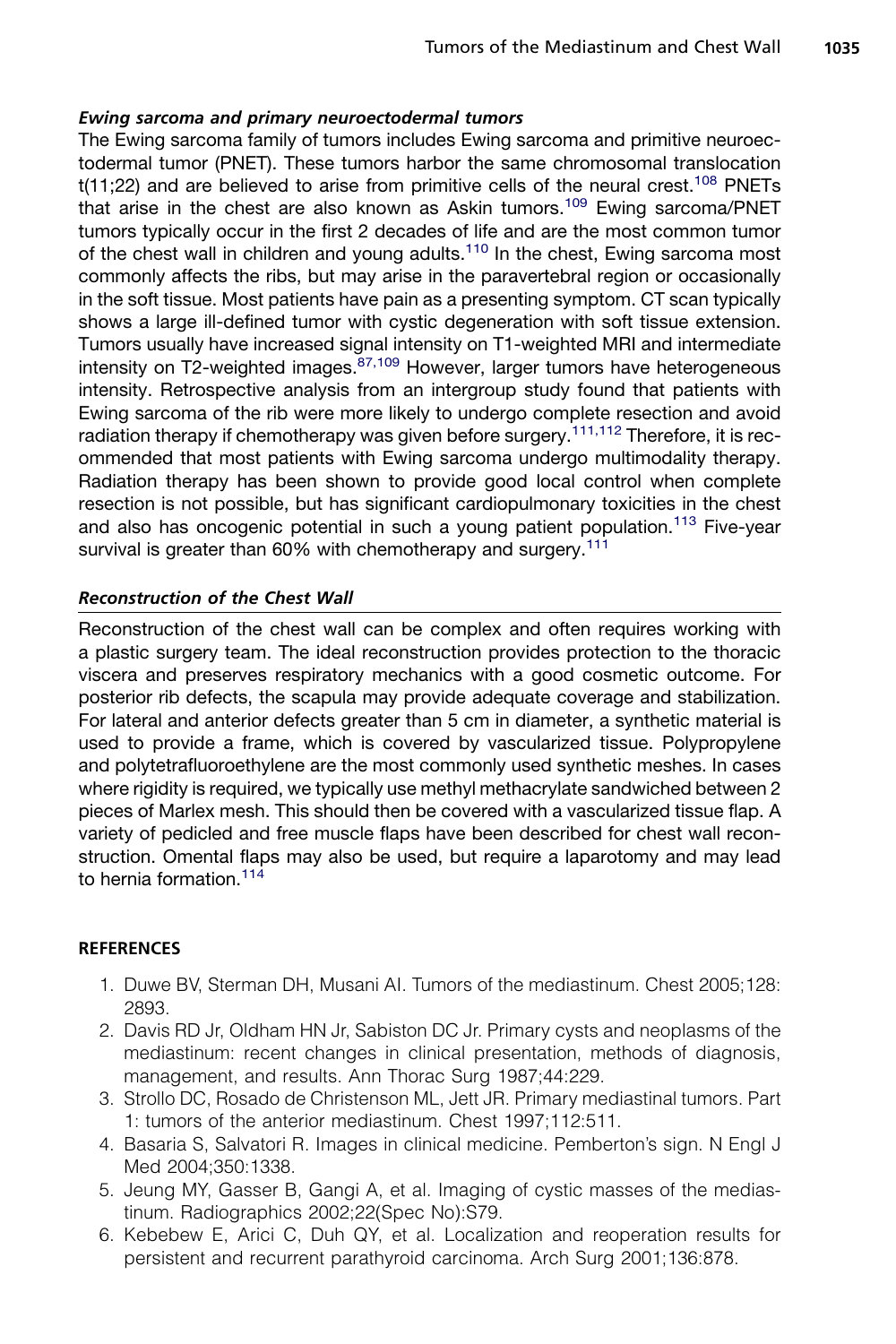- <span id="page-17-0"></span>7. Bagga S, Bloch EM. Imaging of an invasive malignant thymoma on PET scan: CT and histopathologic correlation. Clin Nucl Med 2006;31:614.
- 8. Kaiser LR. Surgical treatment of thymic epithelial neoplasms. Hematol Oncol Clin North Am 2008;22:475.
- 9. Kim ES, Putnam JB, Komaki R, et al. Phase II study of a multidisciplinary approach with induction chemotherapy, followed by surgical resection, radiation therapy, and consolidation chemotherapy for unresectable malignant thymomas: final report. Lung Cancer 2004;44:369.
- 10. Assaad MW, Pantanowitz L, Otis CN. Diagnostic accuracy of image-guided percutaneous fine needle aspiration biopsy of the mediastinum. Diagn Cytopathol 2007;35:705.
- 11. Annessi V, Paci M, Ferrari G, et al. Ultrasonically guided biopsy of anterior mediastinal masses. Interact Cardiovasc Thorac Surg 2003;2:319.
- 12. Mullen B, Richardson JD. Primary anterior mediastinal tumors in children and adults. Ann Thorac Surg 1986;42:338.
- 13. Tomaszek S, Wigle DA, Keshavjee S, et al. Thymomas: review of current clinical practice. Ann Thorac Surg 2009;87:1973.
- 14. Wilkins KB, Sheikh E, Green R, et al. Clinical and pathologic predictors of survival in patients with thymoma. Ann Surg 1999;230:562.
- 15. Falkson CB, Bezjak A, Darling G, et al. The management of thymoma: a systematic review and practice guideline. J Thorac Oncol 2009;4:911.
- 16. Drachman DB. Myasthenia gravis. N Engl J Med 1994;330:1797.
- 17. Blossom GB, Ernstoff RM, Howells GA, et al. Thymectomy for myasthenia gravis. Arch Surg 1993;128:855.
- 18. Buckingham JM, Howard FM Jr, Bernatz PE, et al. The value of thymectomy in myasthenia gravis: a computer-assisted matched study. Ann Surg 1976; 184:453.
- 19. Masaoka A, Monden Y, Nakahara K, et al. Follow-up study of thymomas with special reference to their clinical stages. Cancer 1981;48:2485.
- 20. Schneider PM, Fellbaum C, Fink U, et al. Prognostic importance of histomorphologic subclassification for epithelial thymic tumors. Ann Surg Oncol 1997; 4:46.
- 21. Travis WD. World Health Organization. International Agency for Research on Cancer. Pathology and genetics of tumours of the lung, pleura, thymus and heart. Lyon (France): IARC Press; 2004.
- 22. Rena O, Papalia E, Maggi G, et al. World Health Organization histologic classification: an independent prognostic factor in resected thymomas. Lung Cancer 2005;50:59.
- 23. Eng TY, Fuller CD, Jagirdar J, et al. Thymic carcinoma: state of the art review. Int J Radiat Oncol Biol Phys 2004;59:654.
- 24. Cardillo G, Treggiari S, Paul MA, et al. Primary neuroendocrine tumours of the thymus: a clinicopathologic and prognostic study in 19 patients. Eur J Cardiothorac Surg 2010;37(4):814–8.
- 25. Cheng YJ, Kao EL, Chou SH. Videothoracoscopic resection of stage II thymoma: prospective comparison of the results between thoracoscopy and open methods. Chest 2005;128:3010.
- 26. Davenport E, Malthaner RA. The role of surgery in the management of thymoma: a systematic review. Ann Thorac Surg 2008;86:673.
- 27. Ogawa K, Uno T, Toita T, et al. Postoperative radiotherapy for patients with completely resected thymoma: a multi-institutional, retrospective review of 103 patients. Cancer 2002;94:1405.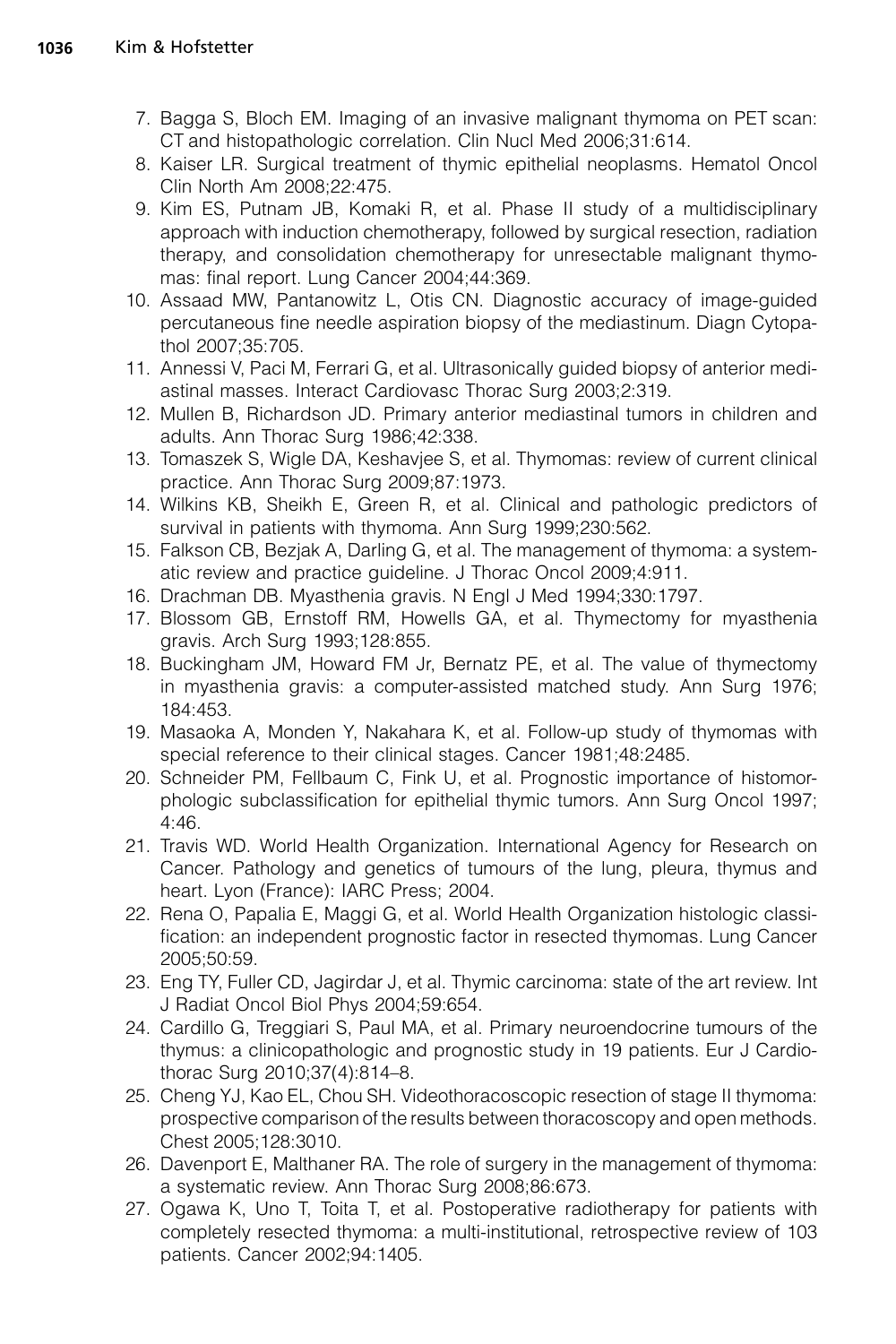- <span id="page-18-0"></span>28. Rena O, Papalia E, Oliaro A, et al. Does adjuvant radiation therapy improve disease-free survival in completely resected Masaoka stage II thymoma? Eur J Cardiothorac Surg 2007;31:109.
- 29. Huang J, Rizk NP, Travis WD, et al. Feasibility of multimodality therapy including extended resections in stage IVA thymoma. J Thorac Cardiovasc Surg 2007; 134:1477.
- 30. Okumura M, Shiono H, Inoue M, et al. Outcome of surgical treatment for recurrent thymic epithelial tumors with reference to World Health Organization histologic classification system. J Surg Oncol 2007;95:40.
- 31. Nichols CR. Mediastinal germ cell tumors. Clinical features and biologic correlates. Chest 1991;99:472.
- 32. Bokemeyer C, Nichols CR, Droz JP, et al. Extragonadal germ cell tumors of the mediastinum and retroperitoneum: results from an international analysis. J Clin Oncol 2002;20:1864.
- 33. Moran CA, Suster S. Primary germ cell tumors of the mediastinum: I. Analysis of 322 cases with special emphasis on teratomatous lesions and a proposal for histopathologic classification and clinical staging. Cancer 1997;80:681.
- 34. Arai K, Ohta S, Suzuki M, et al. Primary immature mediastinal teratoma in adulthood. Eur J Surg Oncol 1997;23:64.
- 35. Lewis BD, Hurt RD, Payne WS, et al. Benign teratomas of the mediastinum. J Thorac Cardiovasc Surg 1983;86:727.
- 36. Drevelegas A, Palladas P, Scordalaki A. Mediastinal germ cell tumors: a radiologic-pathologic review. Eur Radiol 2001;11:1925.
- 37. Macchiarini P, Ostertag H. Uncommon primary mediastinal tumours. Lancet Oncol 2004;5:107.
- 38. Sakurai H, Asamura H, Suzuki K, et al. Management of primary malignant germ cell tumor of the mediastinum. Jpn J Clin Oncol 2004;34:386.
- 39. Moran CA, Suster S, Przygodzki RM, et al. Primary germ cell tumors of the mediastinum: II. Mediastinal seminomas–a clinicopathologic and immunohistochemical study of 120 cases. Cancer 1997;80:691.
- 40. Bokemeyer C, Droz JP, Horwich A, et al. Extragonadal seminoma: an international multicenter analysis of prognostic factors and long term treatment outcome. Cancer 2001;91:1394.
- 41. Puc HS, Heelan R, Mazumdar M, et al. Management of residual mass in advanced seminoma: results and recommendations from the Memorial Sloan-Kettering Cancer Center. J Clin Oncol 1996;14:454.
- 42. Moran CA, Suster S, Koss MN. Primary germ cell tumors of the mediastinum: III. Yolk sac tumor, embryonal carcinoma, choriocarcinoma, and combined nonteratomatous germ cell tumors of the mediastinum–a clinicopathologic and immunohistochemical study of 64 cases. Cancer 1997;80:699.
- 43. Vuky J, Bains M, Bacik J, et al. Role of postchemotherapy adjunctive surgery in the management of patients with nonseminoma arising from the mediastinum. J Clin Oncol 2001;19:682.
- 44. Walsh GL, Taylor GD, Nesbitt JC, et al. Intensive chemotherapy and radical resections for primary nonseminomatous mediastinal germ cell tumors. Ann Thorac Surg 2000;69:337.
- 45. Bukowski RM, Wolf M, Kulander BG, et al. Alternating combination chemotherapy in patients with extragonadal germ cell tumors. A Southwest Oncology Group study. Cancer 1993;71:2631.
- 46. Shen WT, Kebebew E, Duh QY, et al. Predictors of airway complications after thyroidectomy for substernal goiter. Arch Surg 2004;139:656.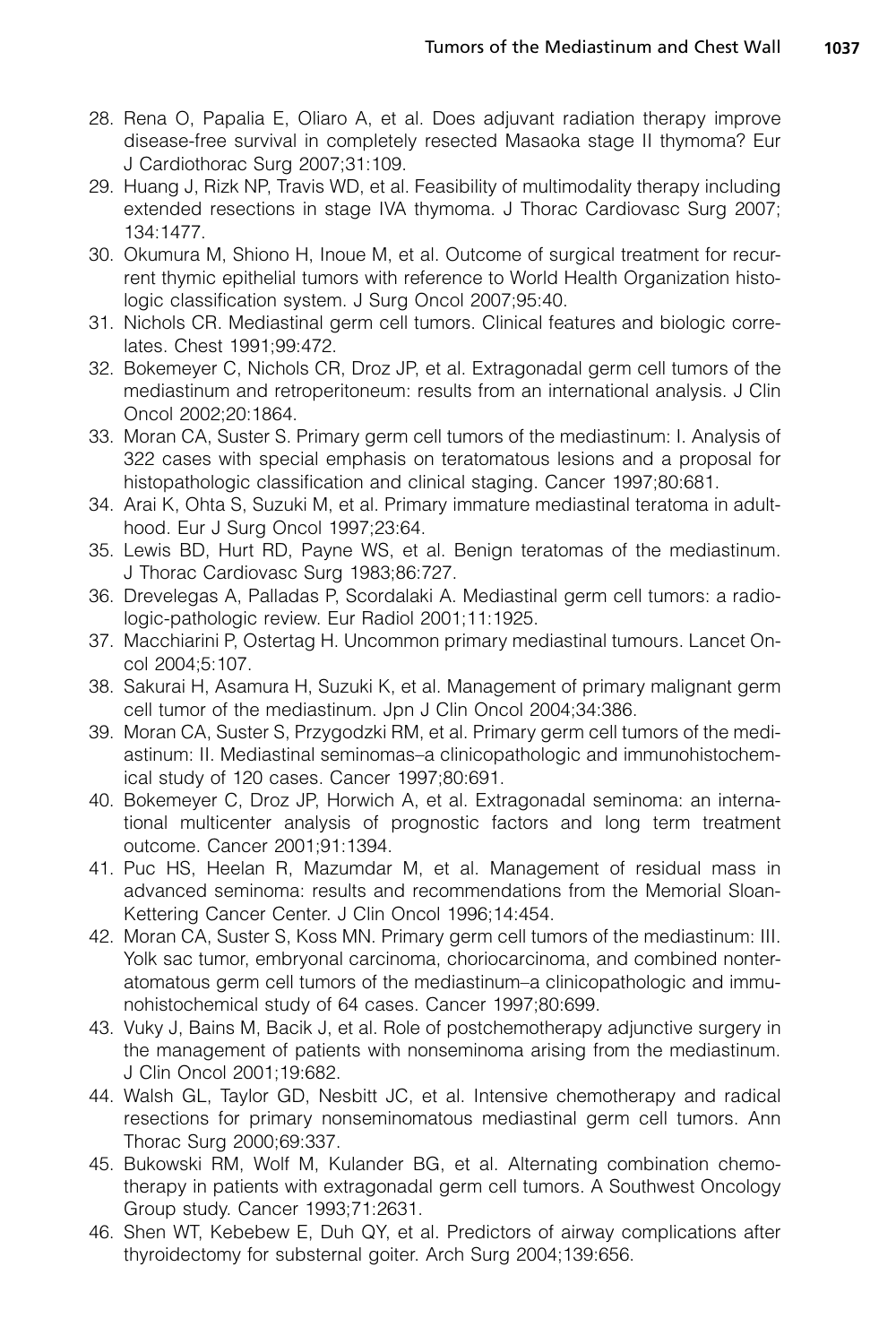- <span id="page-19-0"></span>47. Clark OH. Mediastinal parathyroid tumors. Arch Surg 1988;123:1096.
- 48. Takeda S, Miyoshi S, Minami M, et al. Clinical spectrum of mediastinal cysts. Chest 2003;124:125.
- 49. Strollo DC, Rosado-de-Christenson ML, Jett JR. Primary mediastinal tumors: part II. Tumors of the middle and posterior mediastinum. Chest 1997;112:1344.
- 50. Cioffi U, Bonavina L, De Simone M, et al. Presentation and surgical management of bronchogenic and esophageal duplication cysts in adults. Chest 1998;113: 1492.
- 51. Berrocal T, Madrid C, Novo S, et al. Congenital anomalies of the tracheobronchial tree, lung, and mediastinum: embryology, radiology, and pathology. Radiographics 2004;24:e17.
- 52. Kim Y, Lee KS, Yoo JH, et al. Middle mediastinal lesions: imaging findings and pathologic correlation. Eur J Radiol 2000;35:30.
- 53. Chen VK, Eloubeidi MA. Endoscopic ultrasound-guided fine-needle aspiration of intramural and extraintestinal mass lesions: diagnostic accuracy, complication assessment, and impact on management. Endoscopy 2005;37:984.
- 54. Galluccio G, Lucantoni G. Mediastinal bronchogenic cyst's recurrence treated with EBUS-FNA with a long-term follow-up. Eur J Cardiothorac Surg 2006;29:627.
- 55. Holcomb GW 3rd, Gheissari A, O'Neill JA Jr, et al. Surgical management of alimentary tract duplications. Ann Surg 1989;209:167.
- 56. Will U, Meyer F, Bosseckert H. Successful endoscopic treatment of an esophageal duplication cyst. Scand J Gastroenterol 2005;40:995.
- 57. Patel J, Park C, Michaels J, et al. Pericardial cyst: case reports and a literature review. Echocardiography 2004;21:269.
- 58. Hirose S, Clifton MS, Bratton B, et al. Thoracoscopic resection of foregut duplication cysts. J Laparoendosc Adv Surg Tech A 2006;16:526.
- 59. Setty H, Hegde KK, Narvekar VN. Neurenteric cyst of the posterior mediastinum. Australas Radiol 2005;49:151.
- 60. Davidson KG, Walbaum PR, McCormack RJ. Intrathoracic neural tumours. Thorax 1978;33:359.
- 61. Parish C. Complications of mediastinal neural tumours. Thorax 1971;26:392.
- 62. Tanaka O, Kiryu T, Hirose Y, et al. Neurogenic tumors of the mediastinum and chest wall: MR imaging appearance. J Thorac Imaging 2005;20:316.
- 63. Lonergan GJ, Schwab CM, Suarez ES, et al. Neuroblastoma, ganglioneuroblastoma, and ganglioneuroma: radiologic-pathologic correlation. Radiographics 2002;22:911.
- 64. Reed JC, Hallet KK, Feigin DS. Neural tumors of the thorax: subject review from the AFIP. Radiology 1978;126:9.
- 65. Ducatman BS, Scheithauer BW, Piepgras DG, et al. Malignant peripheral nerve sheath tumors. A clinicopathologic study of 120 cases. Cancer 1986;57:2006.
- 66. Kumar A, Kumar S, Aggarwal S, et al. Thoracoscopy: the preferred approach for the resection of selected posterior mediastinal tumors. J Laparoendosc Adv Surg Tech A 2002;12:345.
- 67. Liu HP, Yim AP, Wan J, et al. Thoracoscopic removal of intrathoracic neurogenic tumors: a combined Chinese experience. Ann Surg 2000;232:187.
- 68. Adam A, Hochholzer L. Ganglioneuroblastoma of the posterior mediastinum: a clinicopathologic review of 80 cases. Cancer 1981;47:373.
- 69. Kawashima A, Fishman EK, Kuhlman JE, et al. CT of posterior mediastinal masses. Radiographics 1991;11:1045.
- 70. Forsythe A, Volpe J, Muller R. Posterior mediastinal ganglioneuroma. Radiographics 2004;24:594.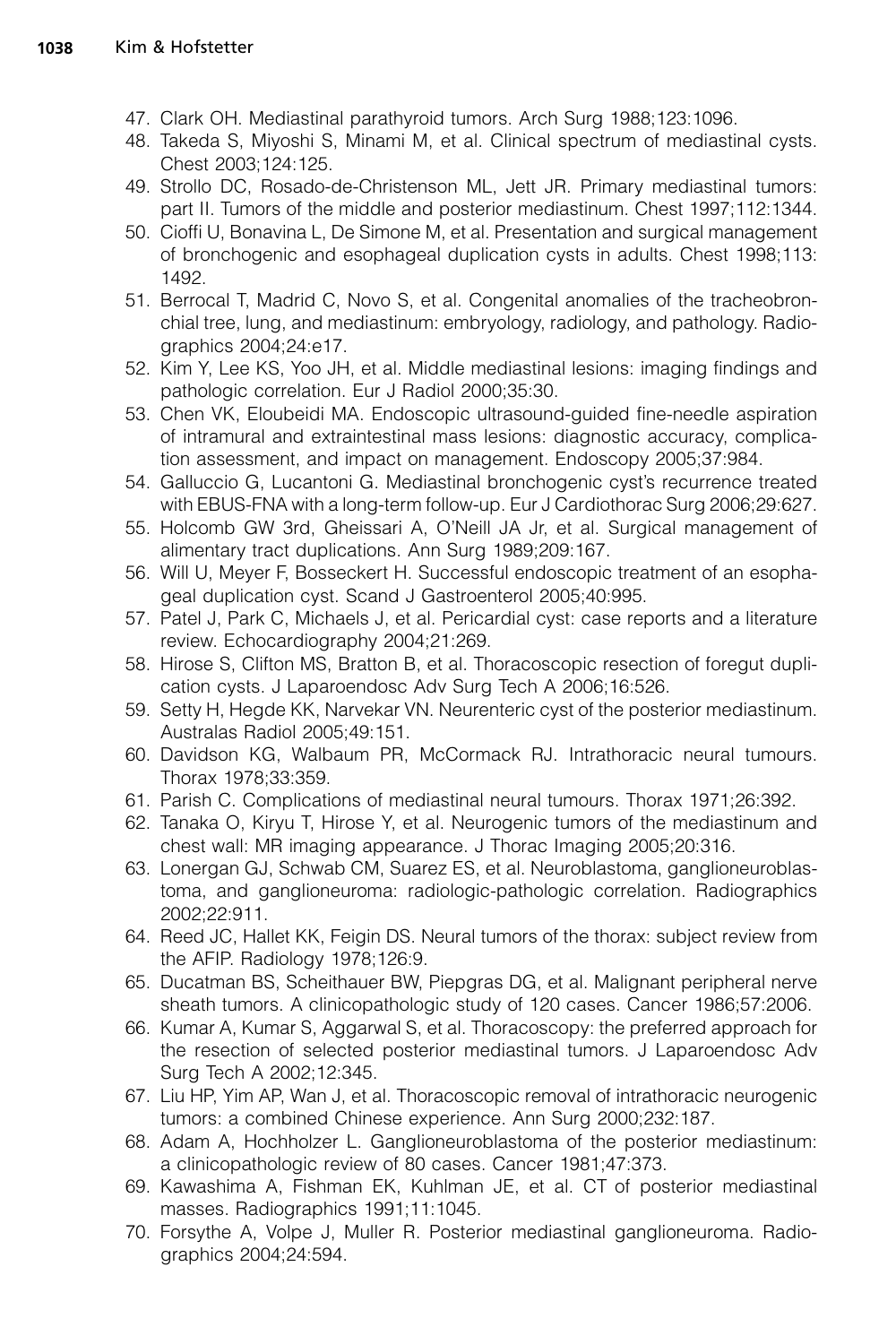- <span id="page-20-0"></span>71. Ishola TA, Chung DH. Neuroblastoma. Surg Oncol 2007;16:149.
- 72. Graeber GM, Snyder RJ, Fleming AW, et al. Initial and long-term results in the management of primary chest wall neoplasms. Ann Thorac Surg 1982;34:664.
- 73. Parham FW. Thoracic resection for tumors growing from the bony wall of the chest. New Orleans (LA): [sn]; 1899.
- 74. Pearson FG. Thoracic surgery. 2nd edition. New York: Churchill Livingstone; 2002.
- 75. Meyer CA, White CS. Cartilaginous disorders of the chest. Radiographics 1998; 18:1109.
- 76. Jeung MY, Gangi A, Gasser B, et al. Imaging of chest wall disorders. Radiographics 1999;19:617.
- 77. Petermann D, Allenbach G, Schmidt S, et al. Value of positron emission tomography in full-thickness chest wall resections for malignancies. Interact Cardiovasc Thorac Surg 2009;9:406.
- 78. Briccoli A, Galletti S, Salone M, et al. Ultrasonography is superior to computed tomography and magnetic resonance imaging in determining superficial resection margins of malignant chest wall tumors. J Ultrasound Med 2007;26:157.
- 79. Walsh GL, Davis BM, Swisher SG, et al. A single-institutional, multidisciplinary approach to primary sarcomas involving the chest wall requiring full-thickness resections. J Thorac Cardiovasc Surg 2001;121:48.
- 80. Goel A, Gupta SK, Dey P, et al. Cytologic spectrum of 227 fine-needle aspiration cases of chest-wall lesions. Diagn Cytopathol 2001;24:384.
- 81. Tateishi U, Gladish GW, Kusumoto M, et al. Chest wall tumors: radiologic findings and pathologic correlation: part 1. Benign tumors. Radiographics 2003; 23:1477.
- 82. Freixinet J, Rodriguez P, Hussein M, et al. Elastofibroma of the thoracic wall. Interact Cardiovasc Thorac Surg 2008;7:626.
- 83. Kabiri EH, Al Aziz S, El Maslout A, et al. Desmoid tumors of the chest wall. Eur J Cardiothorac Surg 2001;19:580.
- 84. Abbas AE, Deschamps C, Cassivi SD, et al. Chest-wall desmoid tumors: results of surgical intervention. Ann Thorac Surg 2004;78:1219.
- 85. Zisis C, Dountsis A, Nikolaides A, et al. Desmoid tumors of the chest wall. Asian Cardiovasc Thorac Ann 2006;14:359.
- 86. Ohashi T, Shigematsu N, Kameyama K, et al. Tamoxifen for recurrent desmoid tumor of the chest wall. Int J Clin Oncol 2006;11:150.
- 87. Tateishi U, Gladish GW, Kusumoto M, et al. Chest wall tumors: radiologic findings and pathologic correlation: part 2. Malignant tumors. Radiographics 2003;23:1491.
- 88. Gladish GW, Sabloff BM, Munden RF, et al. Primary thoracic sarcomas. Radiographics 2002;22:621.
- 89. Tsukushi S, Nishida Y, Sugiura H, et al. Soft tissue sarcomas of the chest wall. J Thorac Oncol 2009;4:834.
- 90. Burt M. Primary malignant tumors of the chest wall. The Memorial Sloan-Kettering Cancer Center experience. Chest Surg Clin N Am 1994;4:137.
- 91. Athanassiadi K, Kalavrouziotis G, Rondogianni D, et al. Primary chest wall tumors: early and long-term results of surgical treatment. Eur J Cardiothorac Surg 2001;19:589.
- 92. Hsu PK, Hsu HS, Lee HC, et al. Management of primary chest wall tumors: 14 years' clinical experience. J Chin Med Assoc 2006;69:377.
- 93. Gordon MS, Hajdu SI, Bains MS, et al. Soft tissue sarcomas of the chest wall. Results of surgical resection. J Thorac Cardiovasc Surg 1991;101:843.